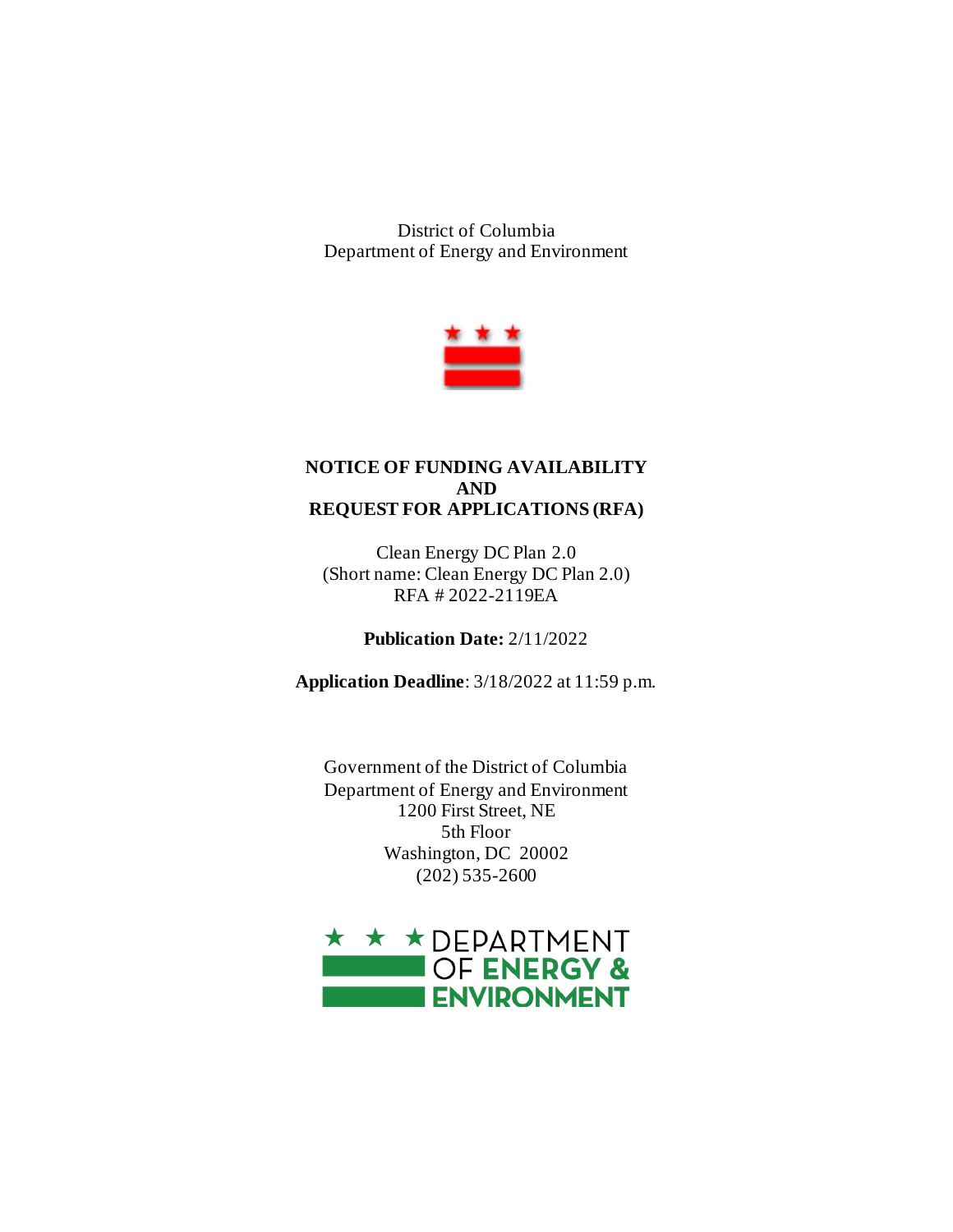## **TABLE OF CONTENTS**

| 1.12 RFA CONDITIONS - PROMISES, CERTIFICATIONS, ASSERTIONS, AND ASSURANCES7 |  |
|-----------------------------------------------------------------------------|--|
|                                                                             |  |
|                                                                             |  |
|                                                                             |  |
|                                                                             |  |
|                                                                             |  |
|                                                                             |  |
|                                                                             |  |
|                                                                             |  |
|                                                                             |  |
|                                                                             |  |
|                                                                             |  |
|                                                                             |  |
|                                                                             |  |
| SECTION 4. REVIEW PANEL AND APPLICATION SCORING 19                          |  |
|                                                                             |  |
|                                                                             |  |
|                                                                             |  |
|                                                                             |  |
| SECTION 6. REPORTING, PAYMENT, AND OTHER PROVISIONS  20                     |  |
|                                                                             |  |
|                                                                             |  |
| 6.2 REIMBURSEMENT OF PROJECT EXPENDITURES, ADVANCES, AND DISBURSEMENT OF    |  |
|                                                                             |  |
|                                                                             |  |

rev. 01/2022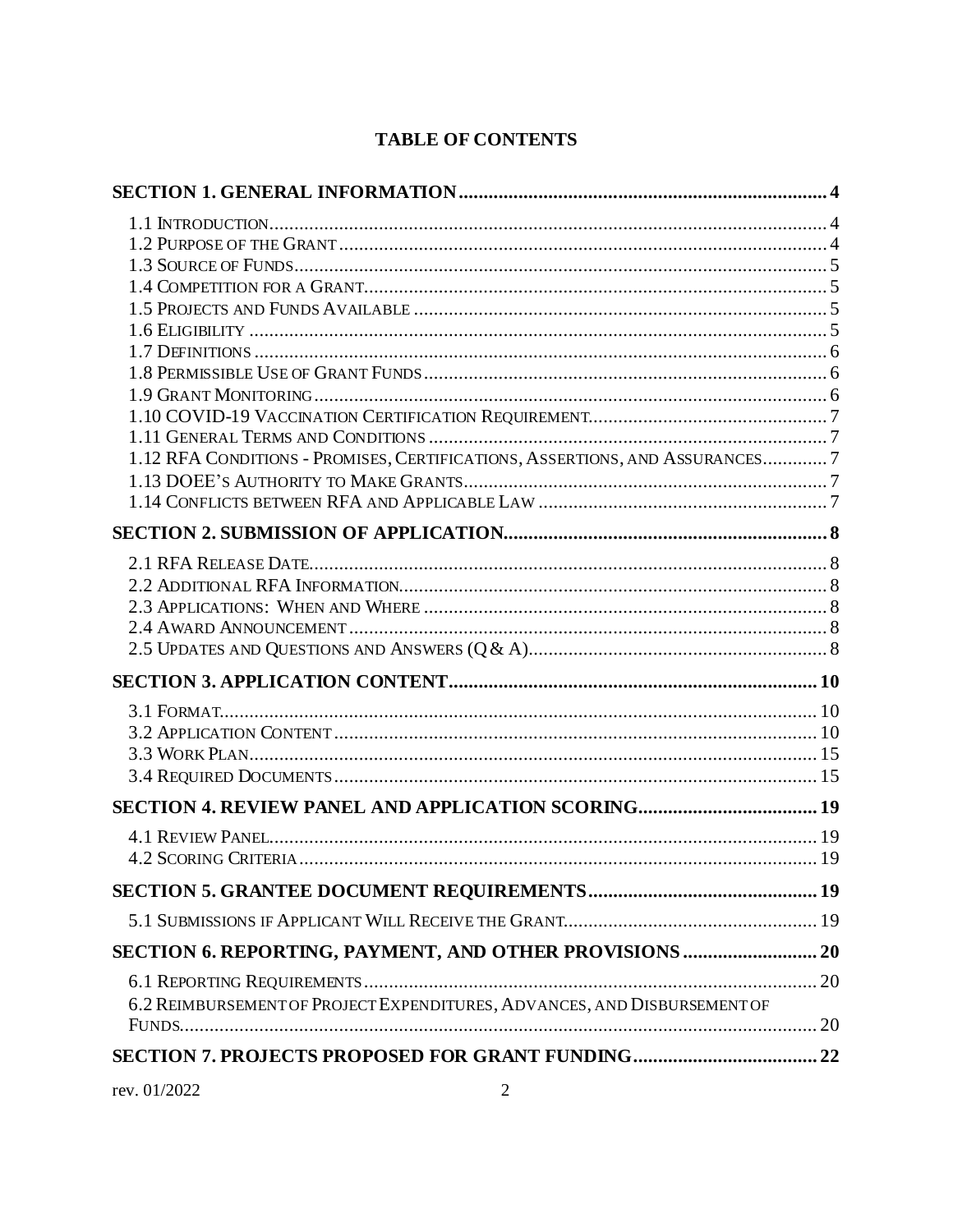| APPENDIX 2 - PROMISES, CERTIFICATIONS, ASSERTIONS, AND ASSURANCES 31 |  |
|----------------------------------------------------------------------|--|
|                                                                      |  |
|                                                                      |  |
|                                                                      |  |
|                                                                      |  |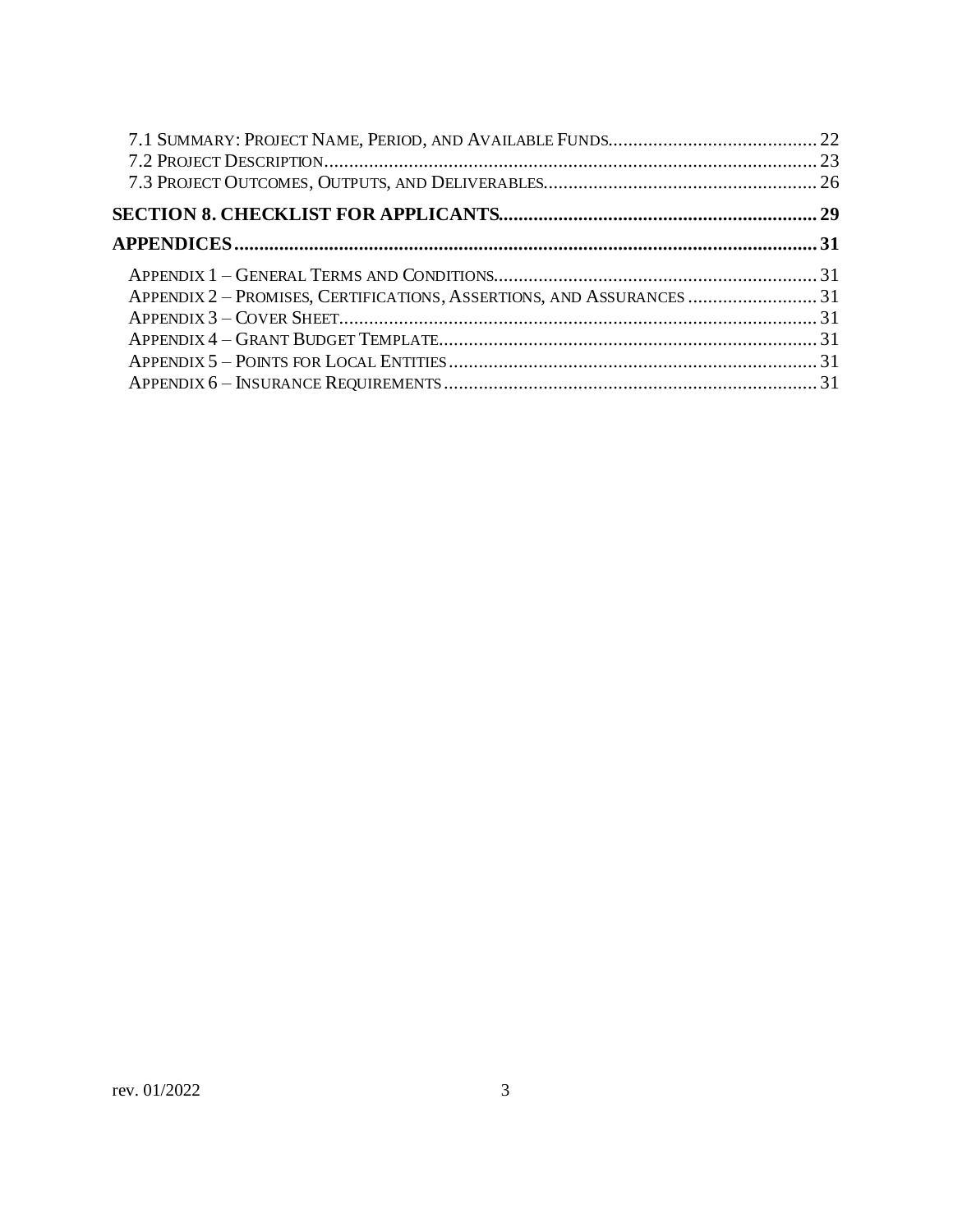## **SECTION 1. GENERAL INFORMATION**

## <span id="page-3-1"></span><span id="page-3-0"></span>1.1 Introduction

The Department of Energy and Environment (DOEE) solicits grant applications from eligible entities (called "Applicant" or "Applicants"). The goal of this Request for Applications (RFA) is to provide District residents, businesses, and government a clear set of actions they can take to reduce energy use and greenhouse gas emissions, and increase awareness on topics of energy, energy efficiency, and climate change. DOEE's Energy Administration Policy and Compliance Division (PCD) will administer this RFA.

## <span id="page-3-2"></span>1.2 Purpose of the Grant

The purpose of this grant is to fund an eligible entity to develop, through a community-based process that engages and educates the public and relevant stakeholder groups, a new and updated clean energy plan for the District of Columbia (CEDC 2.0). CEDC 2.0 will have a clear set of actions that residents, businesses, and the government can take to reduce energy use, lower greenhouse gas emissions and increase carbon-free energy adoption. This process is intended to produce a transformational but actionable policy roadmap that decarbonizes the District of Columbia's energy systems in the building, transportation, and energy sectors, and promotes the utilization of "naturally-occurring" renewable energy, renewable heating and cooling, passive energy, and other alternative clean energy sources. This grant provides an opportunity to "reimagine" energy in the District, including how energy is managed, generated, consumed, stored, and measured.

CEDC 2.0 should help the District's residents, businesses, and government realize the vision of being the "greenest, healthiest, most livable city" in the world by 2032. The plan should put forth a roadmap for the District to meet or exceed the city's three primary 2032 energy goals:  

- Reduce greenhouse gas emissions by 50% compared to 2006 levels
- Reduce energy use per capita by 50% compared to 2012 levels
- Increase the amount of renewable energy to 50% of energy supply

  As part of this grant, the selected applicant is expected to do the following:

- develop, in collaboration with DOEE, a community-based process to engage and educate the public and relevant stakeholders through working groups, workshops, online engagement, or other methods;
- develop a policy roadmap with specific goals, policies, strategies, agency and D.C. Government actions, incentives, and financing mechanisms and other proposals for implementation;
- identify, define, measure, and track naturally-occurring energy resources;
- model the different pathways or scenarios that achieve city-wide energy and climate goals; and
- create and deliver a final, interactive plan.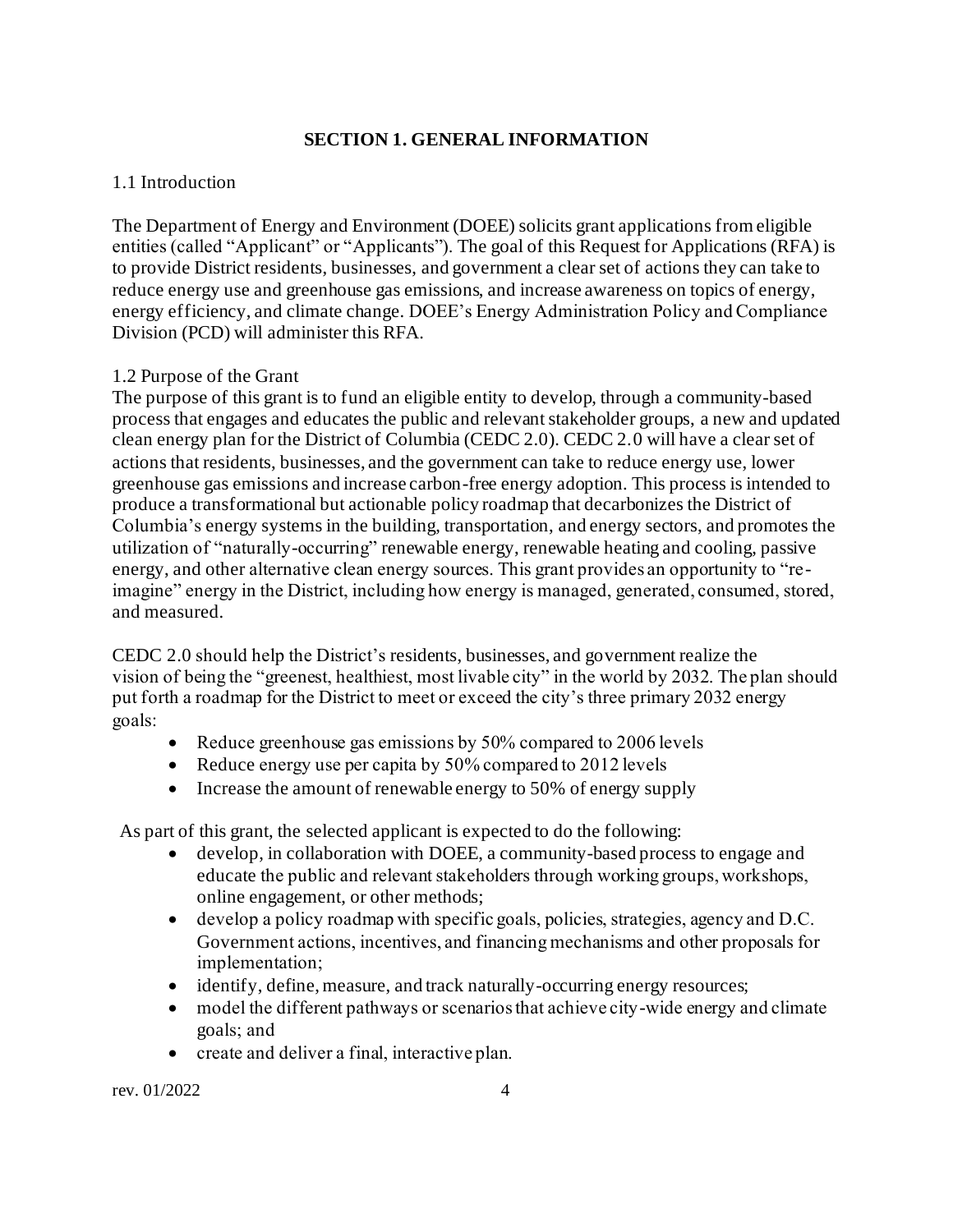#### <span id="page-4-0"></span>1.3 Source of Funds

The source of funds for the grant is Renewable Energy Development Fund (REDF), D.C. Code § 34–1436.

## <span id="page-4-1"></span>1.4 Competition for a Grant

This RFA is competitive. Each Applicant must demonstrate its ability to carry out the activities for the grant for which it applies (called a "project"). A review panel will evaluate the applications for each advertised grant according to the stated list of criteria in each project's description. The most responsive application/s will be recommended for a grant.

Specifically, an award will be made based on eligibility (Section 1.6), the extent to which the proposed project fits within the scope and available funding of the grant, strength of the application, and the organization's capacity to achieve the grant's goals.

Each Applicant may submit more than one application with different projects. If an Applicant responds with more than one project, it must do so in a separate proposal and submit all corresponding required documents.

<span id="page-4-2"></span>1.5 Projects and Funds Available

DOEE seeks applications for:

| Project Name             | <b>Project Amount</b> |
|--------------------------|-----------------------|
| Clean Energy DC Plan 2.0 | \$450,000             |

<span id="page-4-3"></span>1.6 Eligibility

The following are eligible to apply if an "x" appears:

 $\boxtimes$ -Nonprofit organizations, including those with IRS 501(c)(3) or 501(c)(4) determinations;

-Faith-based organizations;

- $\boxtimes$ -Government agencies;
- $\boxtimes$ -Universities/educational institutions; and

 $\boxtimes$ -Private Enterprises.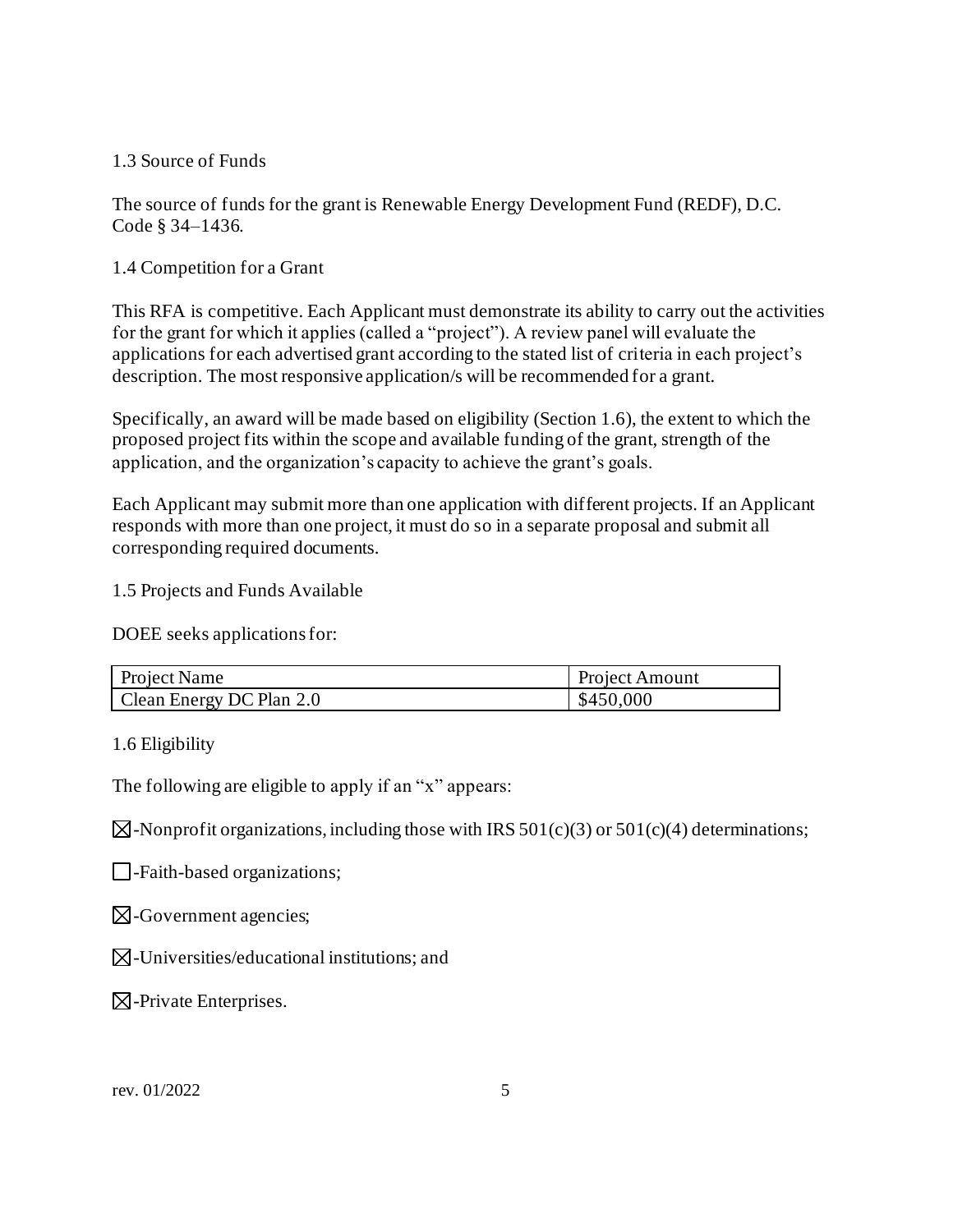Continuing conditions of eligibility are that the information in the application is complete and truthful and that the Applicant at all times is able to meet material conditions stated in its application. Ineligible applicants or applications will not be considered for review.

A material condition can be an eligibility condition or it can be some other condition that a reasonable DOEE evaluator would conclude is necessary to the Applicant's carrying out the proposed project.

For instance, an Applicant's nonprofit status was a condition of eligibility and the Applicant lost its nonprofit tax status. That would be a material change in condition, and would require immediate communication. Another example: Applicant's ability to fulfill the terms of the grant is based on the availability of skilled staff. DOEE awards the grant, and then these staff leave. The Applicant must immediately inform DOEE, and follow up in writing.

#### <span id="page-5-0"></span>1.7 Definitions

**District** - The District of Columbia.

**Grantee** - The person provided a grant by the District, including a sub-grantee.

**Person** - A natural person or a legal entity, including a partnership, firm, association, joint venture, public or private corporation, trust, estate, commission, board, public or private institution, cooperative, the District government and its agencies, and the federal government and its agencies.

**Writing** - A tangible or electronic record of a communication or representation, including handwriting, typewriting, printing, photostat, fax, photography, word processing computer output, and e-mail. A "signed" writing includes an electronic symbol or process attached to, or logically associated with a writing, and executed or adopted by a person with the intent to sign the writing.

<span id="page-5-1"></span>1.8 Permissible Use of Grant Funds

A grantee may use grant funds only for allowable grant expenditures. Grant funds related to work performed will be provided on a reimbursement basis, except that, in limited circumstances, an advance of funds may be provided for grant administration expenses in limited circumstances for good cause approved by DOEE at its sole discretion. (*See* Parts 3.2(6)(A), 6.2; Appendix 1 Paragraph 10.g)

## <span id="page-5-2"></span>1.9 Grant Monitoring

In its sole discretion, DOEE may use several methods to monitor the grant, including site visits, periodic financial reports and the collection of performance data. Each grant is subject to audit.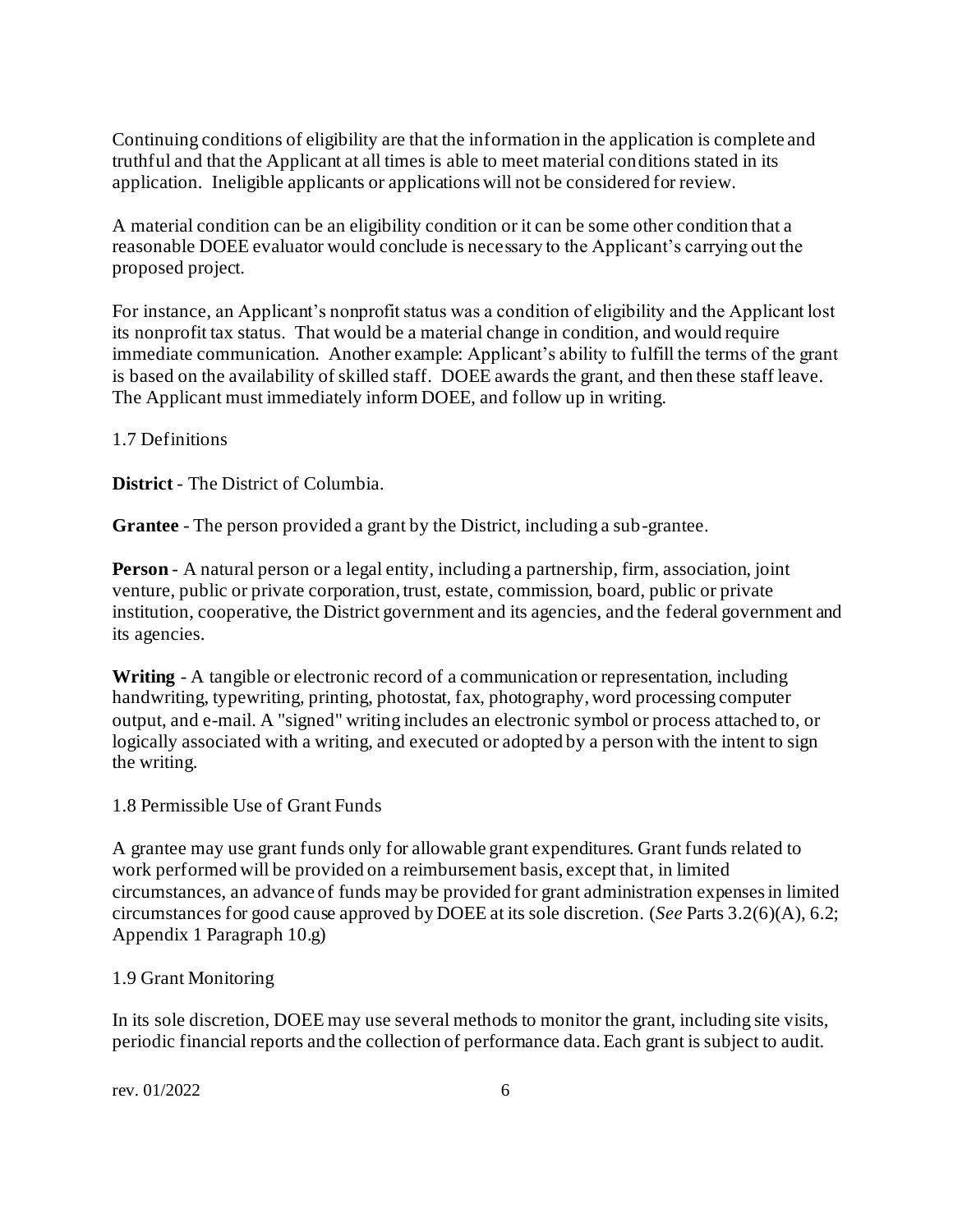## <span id="page-6-0"></span>1.10 COVID-19 Vaccination Certification Requirement

The grantee(s) selected in response to this Request for Applications is/are required to comply with Mayor's Order 2021-099, COVID-19 Vaccination Certification Requirement for District Government Employees, Contractors, Interns, and Grantees, dated August 10, 2021, and all substantially similar vaccine requirements including any modifications to this Order, unless and until they are rescinded or superseded.

<span id="page-6-1"></span>1.11 General Terms and Conditions

Appendix 1, "General Terms and Conditions" is incorporated by reference in this RFA. Applicants and Grantees must comply with any and all applicable terms and conditions appearing in Appendix 1.

<span id="page-6-2"></span>1.12 RFA Conditions - Promises, Certifications, Assertions, and Assurances

Appendix 2, "Applicant's Promises, Certifications, and Assurances" ("PCA"), is incorporated by reference in this RFA.

<span id="page-6-3"></span>1.13 DOEE's Authority to Make Grants

DOEE has grant-making authority under:

- The Renewable Energy Portfolio Standard Act of 2004 (D.C. Law 15-340, D.C. Official Code §§ 34-1431-40), including § 34-1436(b) and (c)
- The Water Pollution Control Act of 1984, effective March 16, 1985, as amended, (D.C. Law 5-188; D.C. Official Code § 8-103.01 *et seq.*);
- The District Department of the Environment Establishment Act of 2005, effective February 15, 2006, as amended, (D.C. Law 16-51, D.C. Official Code § 8-151.01 *et seq.*);
- The Comprehensive Stormwater Management Enhancement Amendment Act of 2008, effective March 25, 2009, (D.C. Law 17-371; D.C. Official Code § 8-152.01 *et seq.*); and
- Other applicable laws and regulations.

<span id="page-6-4"></span>1.14 Conflicts between RFA and Applicable Law

If any requirement of this RFA conflicts with a provision of any applicable law, including a District or federal law or regulation, the applicable legal provision shall control.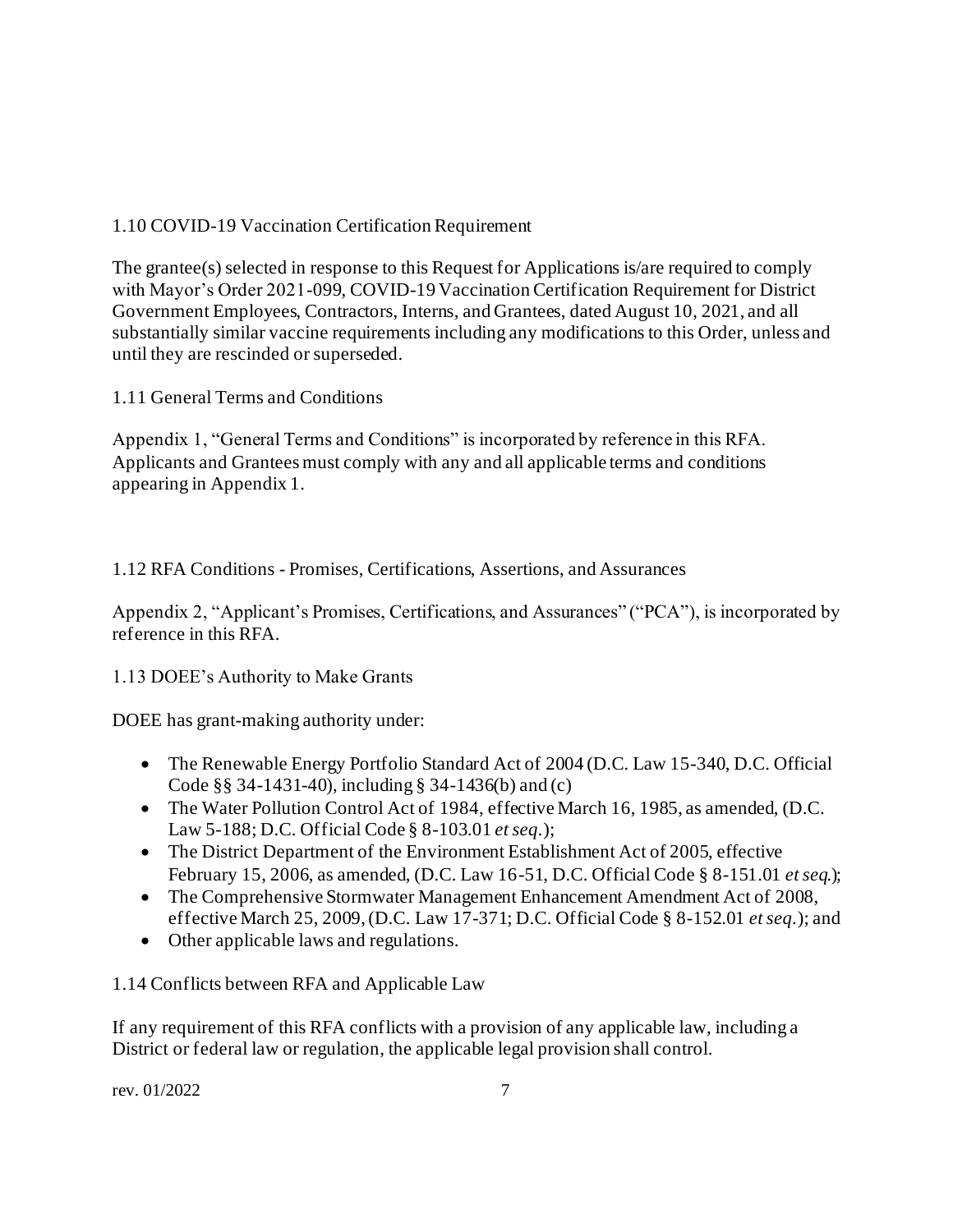#### **SECTION 2. SUBMISSION OF APPLICATION**

<span id="page-7-1"></span><span id="page-7-0"></span>2.1 RFA Release Date

The release date of this RFA is 2/11/2022.

<span id="page-7-2"></span>2.2 Additional RFA Information

This RFA is issued on DOEE's website a[t https://doee.dc.gov/page/grants-and-other-funding](https://doee.dc.gov/page/grants-and-other-funding).

The contact person for this RFA is Jamie Donovan.

<span id="page-7-3"></span>2.3 Applications: When and Where

**When:** All applications must be received at the email address below by 11:59 p.m. on 3/18/2022

An application will be dated and recorded as "received" pending review by DOEE for completeness. DOEE considers an application to be "filed" only if all the required materials are submitted. A late or incomplete application will be considered received, not filed.

**What:** The contents of the Application are specified in Section 3. Each applicant must submit one electronic copy (e-mail) t[o cedcrfa.grants@dc.gov](file:///C:/Users/pamela.weinberg/Downloads/cedcrfa.grants@dc.gov) formatted as a .pdf.

DOEE will not receive faxed copies.

<span id="page-7-4"></span>2.4 Award Announcement

DOEE expects to notify each Applicant in writing of its award status within six to twelve weeks after the application due date.

<span id="page-7-5"></span>2.5 Updates and Questions and Answers (Q & A)

Additional information may become available before the application is due. It is the Applicant's responsibility to stay up-to-date on the status and requirements of the grant for which it is applying.

DOEE welcomes questions seeking clarification of matters in this RFA. Questions about the RFA should be sent t[o cedcrfa.grants@dc.gov](file:///C:/Users/pamela.weinberg/Downloads/cedcrfa.grants@dc.gov) with "RE: RFA 2022-2119EA" in the subject line.

DOEE will publish updates and Questions and Answers (Q&A) regarding the RFA at [doee.dc.gov](http://doee.dc.gov/). DOEE will also create an email list to send updates and information regarding the RFA. A person can be put on the email list by immediately emailing cederfa.grants@dc.gov with the subject line "RE: RFA 2022-2119EA - Add me to the email list."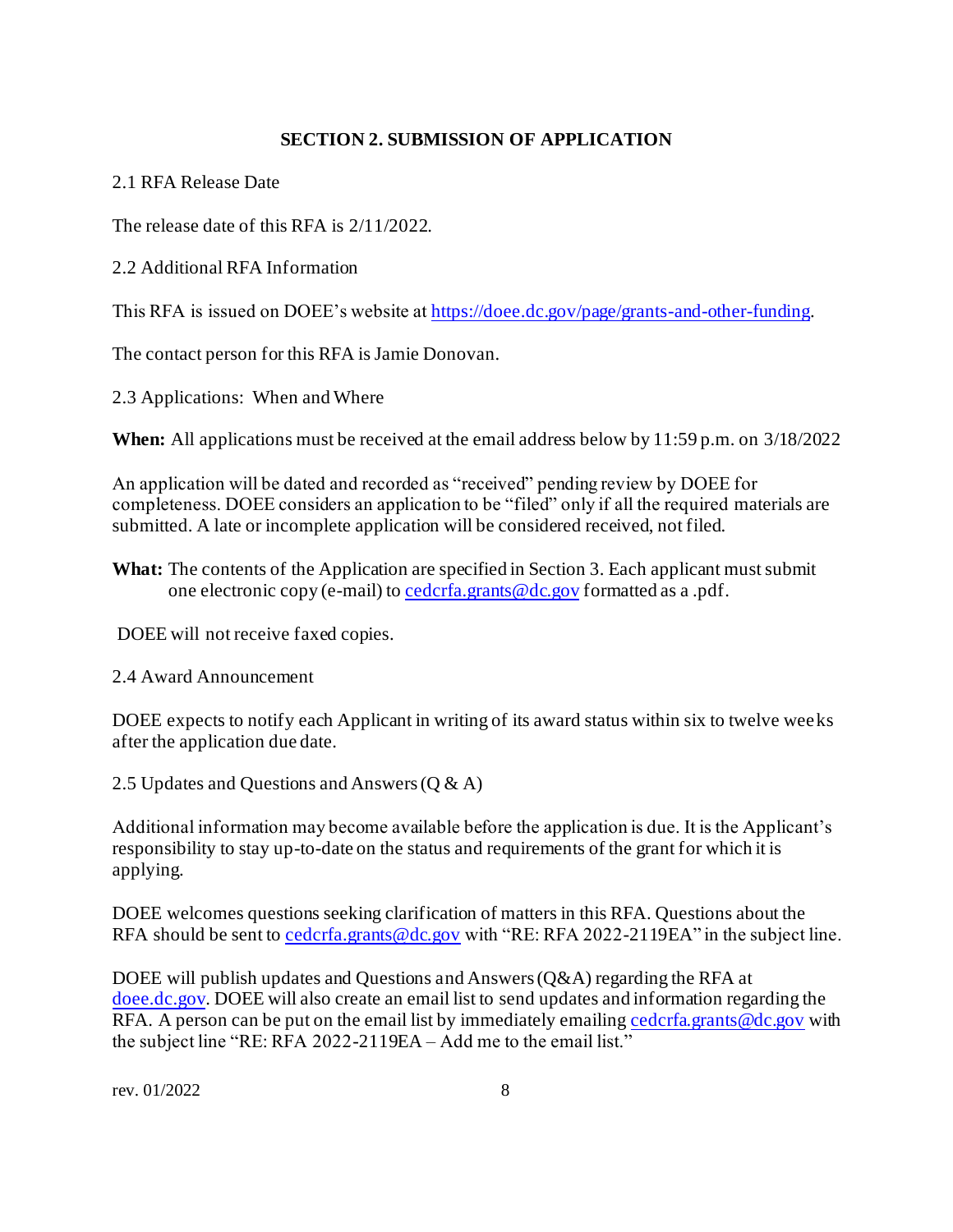DOEE will provide the information to those on the email list at the same time the information is uploaded to the DOEE website. DOEE will not mail out updates or Q&A materials.

The cutoff date for receipt of any questions is one week prior to the application deadline.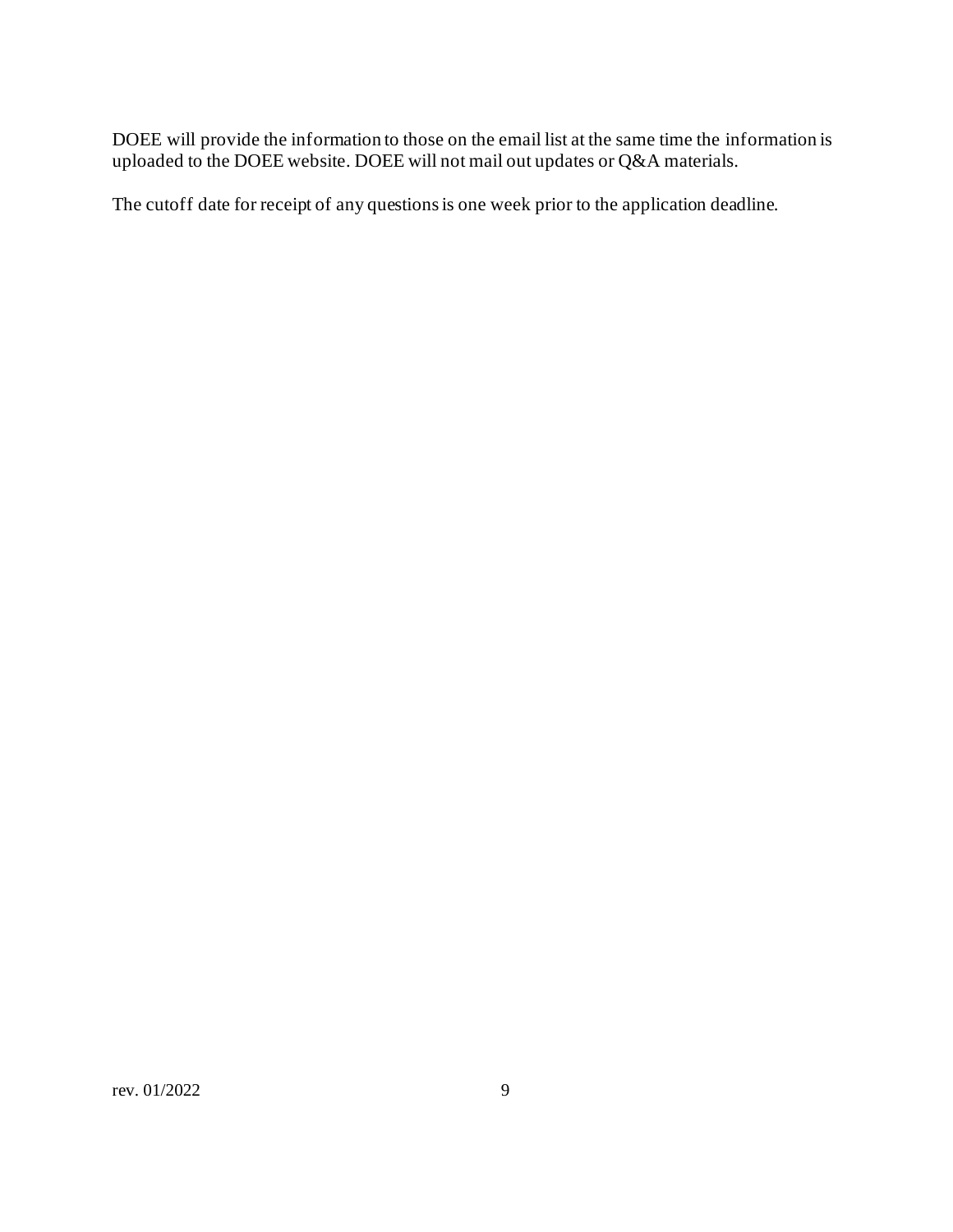## **SECTION 3. APPLICATION CONTENT**

## <span id="page-9-1"></span><span id="page-9-0"></span>3.1 Format

An application must be formatted as follows:

- (a) When printed the application would appear on  $8\frac{1}{2}$ " x 11" paper with one-inch margins;
- (b) Limit each project description to 10 double-spaced pages. Budget tables, flowcharts, photographs, the work plan, and other supporting documentation may be attached in addition to the project description; and
- (c) Scan the document and all of the attachments as one file.

## <span id="page-9-2"></span>3.2 Application Content

DOEE intends to fund a project that will benefit the environment, and, in particular, the environment of the District. The application should use the following format and explain, in increasing levels of detail, how the Applicant will accomplish this.

(Note: Before drafting the application, please read the project description very carefully to see if there are restrictions for the DOEE grant. For instance, certain activities might be required to take place in the District or the scoring might give extra points to labor sourced in the District.)

## **(a) Cover Sheet**

Include a cover sheet in the format specified in Appendix 3. Make certain that the funding amount requested on the cover sheet matches total amount requested in your budget and budget narrative.

## **(b) Project Summary**

Provide a brief one paragraph summary that explains the project. Please place the summary on the cover page (see Appendix 3). DOEE will not count this cover page as part of the 10-page application limit.

## **(c) Project Description**

Organize the Application's 10-page section of your application in sections that follow the order of the criteria of the scoring box of Section 7. The review panel will seek an explanation of the following as they evaluate your application: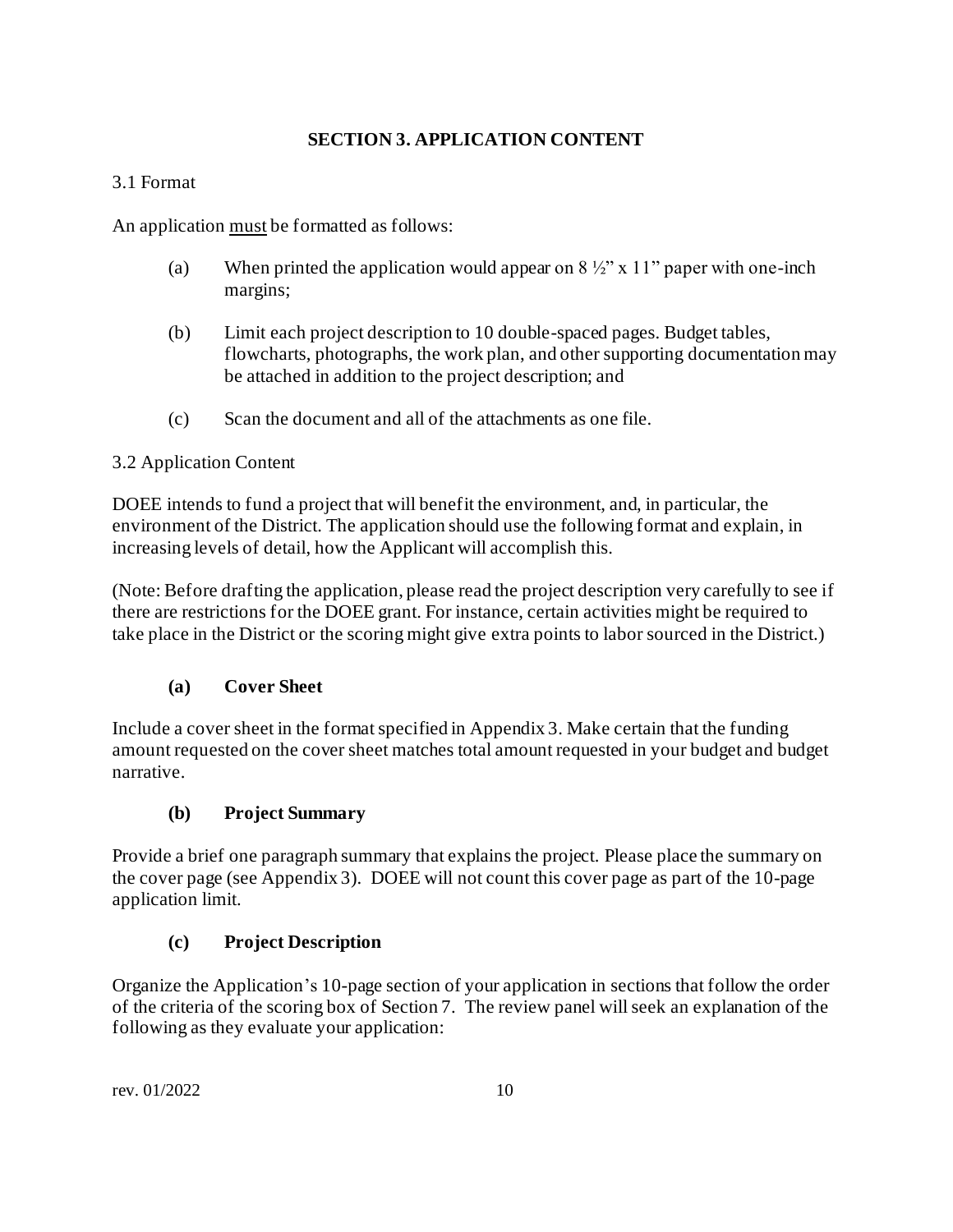## (1) Goals and Objectives

State how: (a) this project will benefit the environmental goal(s) described in Section 7, and (b) the goal(s) this project will advance. Typically a goal is long-term and diffuse. An objective is specific, and it will be discrete and identifiable. A project with one goal may have more than one objective. For example: The goal of a grant might be clean District rivers. Objectives of the application might be: implement a citywide recycling campaign; install trash traps.

## (2) Target Audience

Identify the target audience. Whom will this project engage? Whom will this project benefit and how?

## (3) Project Activities, Outputs, and Outcomes

Connect the funded activities to quantifiable outputs that produce desired outcomes. DOEE prefers projects that present quantifiable measures. This will show how the project will advance the goal(s) and meet the objective(s). This enables reviewers to evaluate what the proposed project will achieve if funded.

*Activities* describe how the objectives will be accomplished. A description of activities may include quantity, frequency, duration, and location. For example: "20 community members will participate in a single two-hour-long workshop. There will be a total of 10 workshops. The workshops will take place at community centers in the evening after typical workday hours."

An *output* is a short-term quantifiable result that one or more activities achieve. DOEE will measure the outputs in order to determine if the grantee successfully implements the activities. For example: "At the end of the project period, 10 recycling workshops will be held, 200 community members will attend the workshops, and 25 social media posts will appear featuring information about recycling."

A *project outcome* can be a short, medium, or long-term result. It can occur and/or continue during the project and after the project ends. It can be general in nature; or it can be quantifiable. A project can present multiple outcomes. Even if not quantifiable, DOEE may look for an outcome to show that the project is making progress toward achieving a goal.

For example: After several recycling workshops, this project will yield: (a) the Anacostia River will show substantially fewer floating recyclables by next spring, and (b) 60 % of workshop participants will increase their knowledge about where and what to recycle.

(4) Project Budget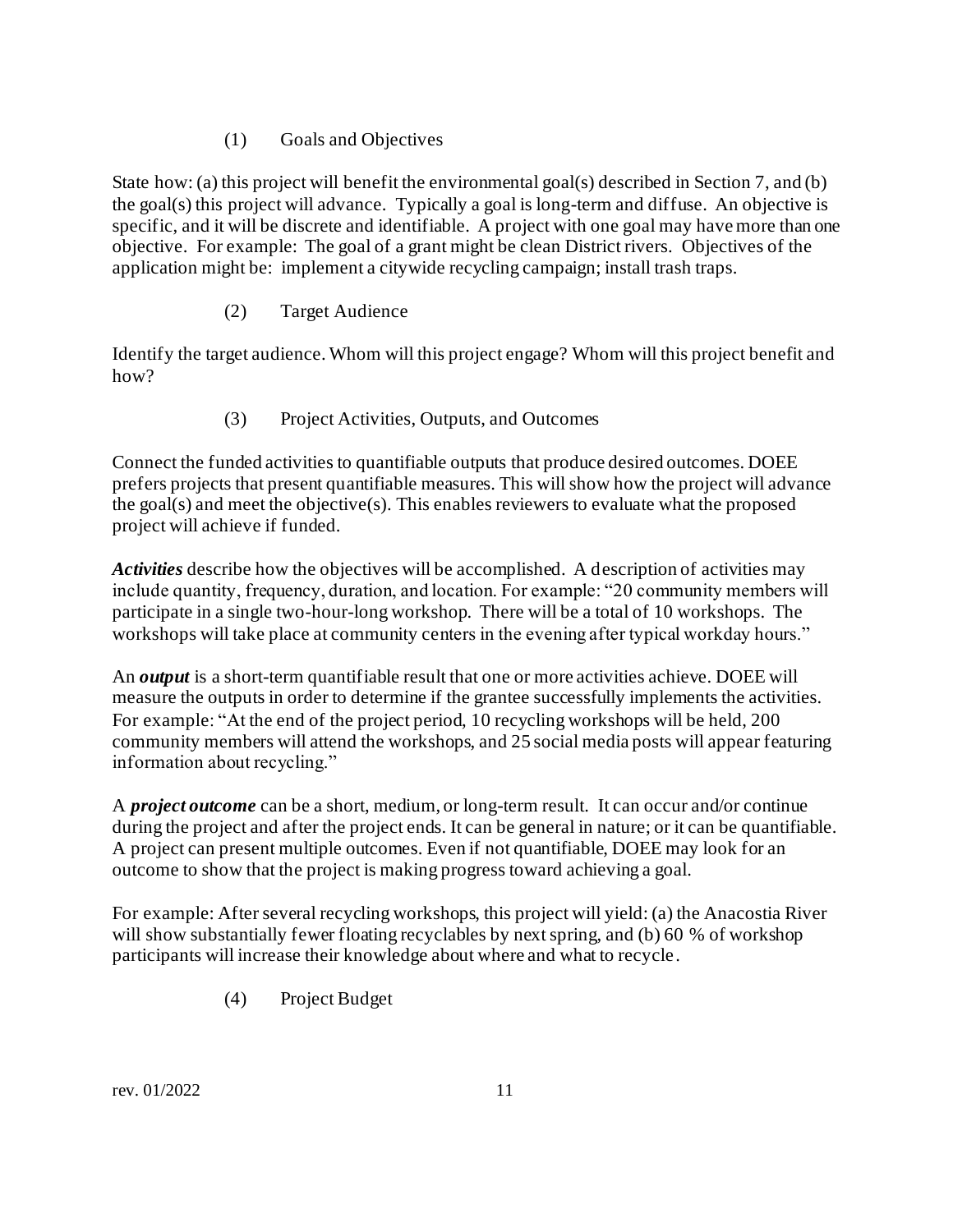You must submit a numeric budget and a separate budget narrative as part of your application package. For the numeric budget, DOEE strongly urges Applicants to use the budget template format provided (Appendix 4).

The budget narrative must explain and justify every line item in the numeric budget. The explanation should be thorough enough to allow a reviewer to understand why expenditure levels were chosen and how the line item amounts were derived. For example: "Personnel will be paid \$xx per hour times xx hours."

The budget will be the basis for DOEE's later evaluation of the project and payment requests. DOEE will require documentation for grant payments, and the entire grant will be subject to audit.

i. DOEE's standard policy on reimbursements vs. advances

In the overwhelming majority of cases, DOEE's policy is to reimburse supported, approved, and allowable expenses. If the Applicant seeks an advance payment, it must request advance payment in its application and explain why an advance payment is requested. (*See* Parts 1.8, and 6.2; Appendix 1Section 10.g)

ii. Grantee matches and other contributions

Resources provided by the applicant should appear in the column titled "Non-DOEE Match," meaning the Applicant intends to provide the indicated resources (i.e., the "match," and that the resources do not come from DOEE). Entries in this column could include both dollars and the value of the in-kind contributions. For example, in-kind contributions can include staff time, volunteer services, already-paid licensing fees, materials, supplies, and the use of equipment or real estate.

Volunteer hours provided to a grantee or sub-grantee must be valued at rates consistent with those the Applicant's organization ordinarily pays for similar work, including salary and fringes. If the grantee or a sub-grantee does not have employees performing similar work, the rates must be valued the same as rates ordinarily paid by employers in the same labor market for similar work.

iii. Allowable and non-allowed expenditures

The Applicant must show that all costs in the budget are allowable. Typical allowable costs are:

- 1. Rental of office space, some vehicles, and some equipment;
- 2. Employee salaries and benefits;
- 3. Contractor labor, including professional services;
- 4. Accounting and bookkeeping services;
- 5. Communications, including telephone and data services;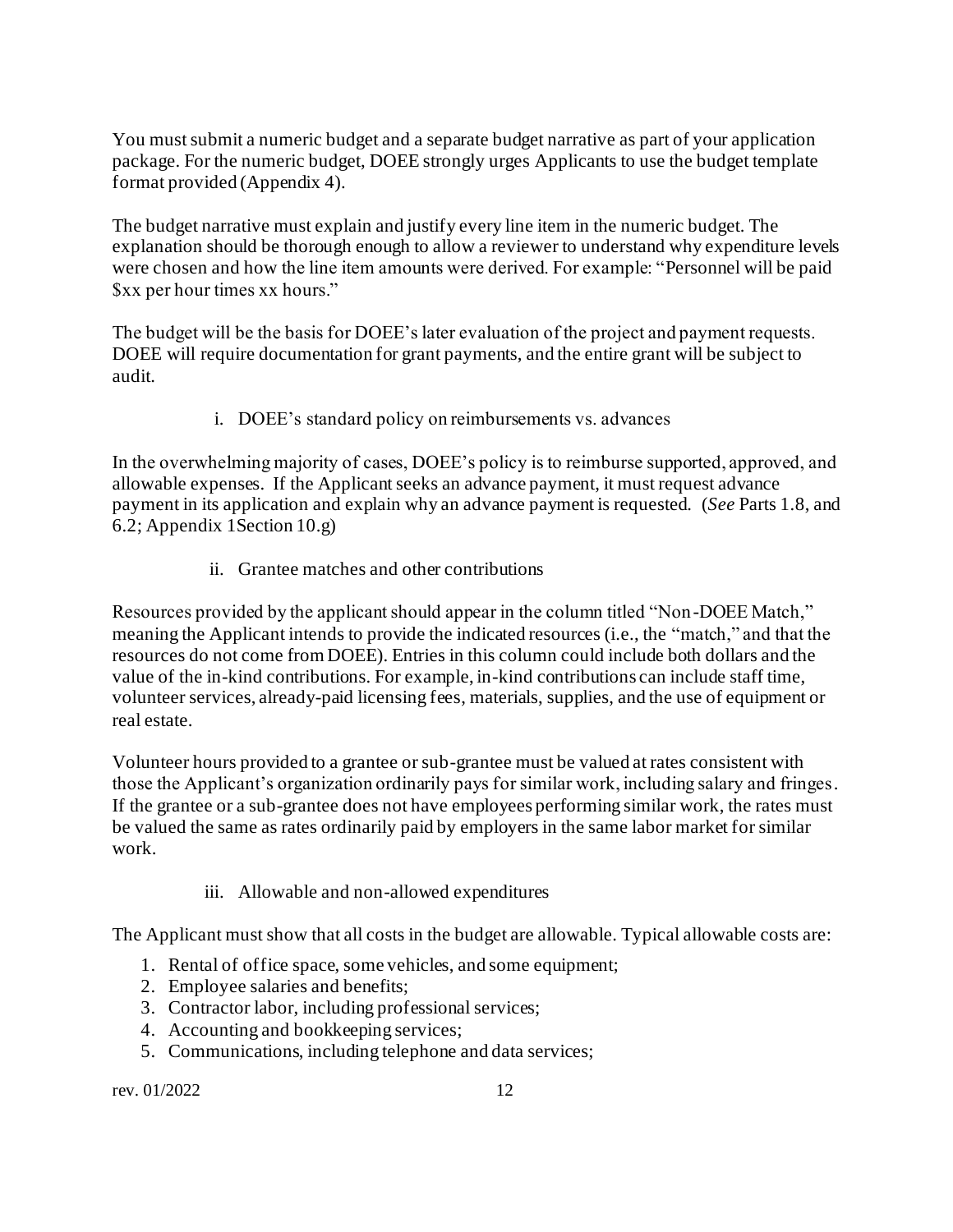- 6. Printing, reproduction, including signage;
- 7. Materials and supplies;
- 8. Computers and printers;
- 9. Small tools;
- 10. Some field equipment, typically below \$5,000 in value;
- 11. Postage and shipping;
- 12. Necessary travel, meals and lodging; and
- 13.Insurance.

Non-Allowable costs include:

- 1. Most major equipment, like vehicles;
- 2. Lobbying, including salaries and overheads and out-of-pocket expenses;
- 3. Entertainment;
- 4. Interest payments on loans;
- 5. Most food; and
- 6. Land purchases.

#### iv. Applicant's indirect costs calculation

An Applicant may include its indirect costs in its budget calculation. (*See* the Nonprofit Fair Compensation Act of 2020, DC Act 23-565 [effective March 2021]) This may be done through use of a cost rate. In budget backup materials the Applicant should identify the basis for the calculation, addressing one of the following bases that District law permits it to choose:

1. Its current, unexpired, federal Negotiated Indirect Cost Rate Agreement (NICRA) rate, a negotiated rate with the federal government;

OR

- 2. One of the following methods:
	- a. 10% of the grant's direct costs;
	- b. A new negotiated rate with DOEE;
	- c. The same indirect rate that it has used with any District agency in the past 2 years; or
	- d. An independent Certified Public Account's (CPA) calculated rate using federal Office of Management and Budget (OMB) guidelines

(The cited statute required DOEE to provide for at least one of these listed methods. However, the statute excludes the following from the requirement: foundation; hospital; university; college.) If the Applicant proposes to use the services of a *nonprofit* subgrantee or contractor, it must propose to apply the same indirect cost rate to that entity's services. (See Appendix 1. General Terms & Conditions, Paragraph 15.f.)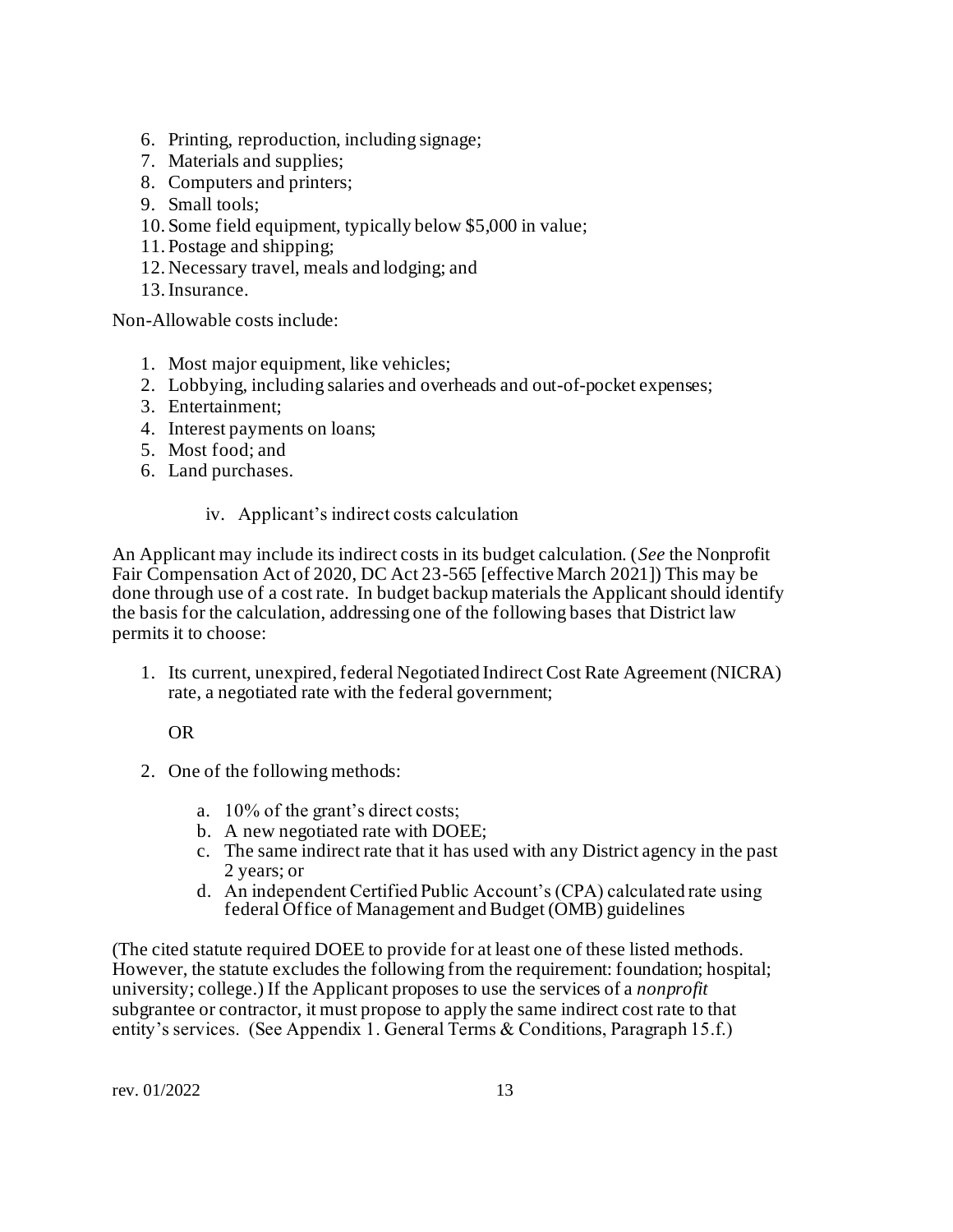Federal rules always control for federal funding. For federal funding that passes through the District to the grantee, the indirect cost rate must be consistent with federal regulation 2 CFR 200.331 or its successor.

## **(d) Applicant**

(1) Organization

Describe the named Applicant's history, mission, and current or past projects that demonstrate the organization's capacity to achieve the project's goals. The Applicant can reference its website or attach an organizational brochure or resume.

(2) Key personnel

Identify the key team members for the project and provide brief biographies or their resumes. The team members can be staff, volunteers, subgrantees, or contractors.

(3) Past performance on District Grants/Contracts

Identify District agencies from which the Applicant has received funding as a contractor, grantee, or partner in the past five years. This should be included as a separate attachment and is not counted toward the 10 page narrative limit. Provide specific information including:

- 1. The grant(s) or contract(s) title;
- 2. The District agency/agencies;
- 3. The grant number(s), contract number(s), or other identifier(s);
- 4. The amount(s) paid; and
- 5. What was accomplished as a result of the funding(s).

Briefly describe each dispute, investigation, and/or audit, if any, related to any of these District grants or contracts, grants, or partnerships in the past five years.

(4) Partners

DOEE awards a grant to one entity. When that entity is a legal corporation or partnership, DOEE would award to that entity. Sometimes a "partnership" is informal, just a working arrangement. The "partners" may have decided that multiple participants can improve the success of a project. Such a partnership might be between a government agency, nongovernmental organization (NGO), company, or an individual. One of these "partners" would be the Applicant.

rev. 01/2022 14 If one or more partners are to be involved in the project, the Applicant must describe each partner's involvement and resource commitments. The partnering organization should attach a letter of support. If the letter is a hard copy letter, or scanned, the document should be written on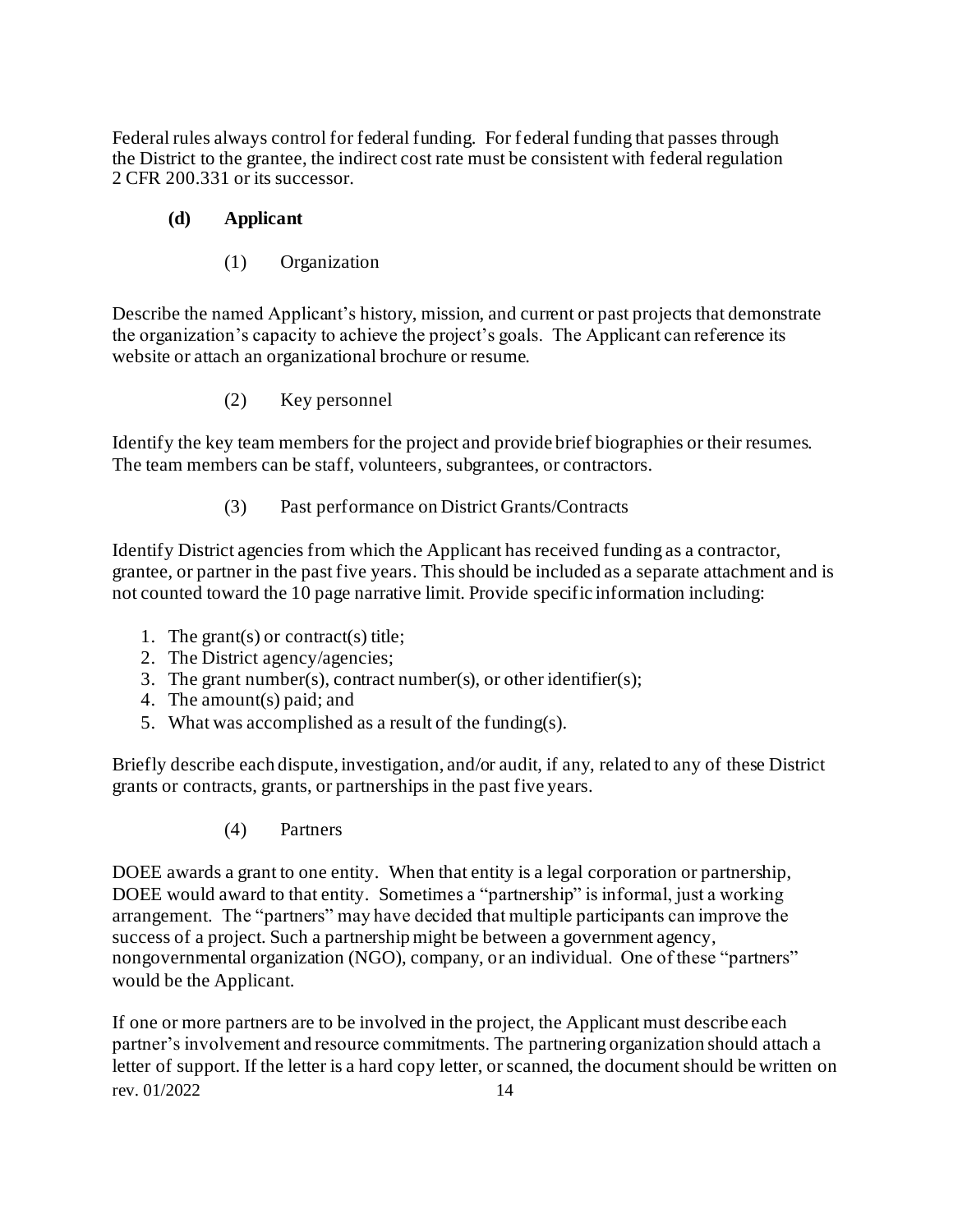the partner's letterhead, and signed by its authorized official. If the letter is an email, the email should clearly identify the writer and position, the partner, its mailing address, website, and an official's contact name, telephone number, and email address.

For the following types of partners, provide the documentation indicated.

## i. District of Columbia Public Schools

If the Applicant will work with the District of Columbia Public Schools (DCPS), it must include a letter of support from the principal of each school with which it will work, and, if available, from each participating teacher. Teachers and principals may send a joint letter.

ii. Property Owner

If the Applicant will work on public land, it must submit a letter of support from an official of the managing agency. Similarly, if the Applicant is to work on private land, it must submit a letter of support from each property owner. If the project includes construction or installation, the letter must acknowledge that the property owner will be responsible (either directly or through an agreement with another entity) for project maintenance.

iii. Partnering Organization

Include a letter of intent from the collaborating organization(s) stating that it agrees to participate in the proposed project, describing the partner's involvement and resource commitments, and explaining the activities and/or services the partner will provide. The letter should demonstrate that the partnering organization understands the project presented for funding and the activities and/or services that the partner will provide. Under the grant terms and conditions, grant-related work or activity that is contracted, subcontracted or subgranted must be in compliance with applicable District laws, including business licensing requirements and documentation of a claimed tax exempt status.

iv. National Park Service - Exception

Projects that would be carried out on National Park Service (NPS) property will require NPS permission. Sometimes the paperwork supporting such permission takes extra time to complete. DOEE will accept more informal statements generated by responsible NPS officials, including an email statement of intent.

## <span id="page-14-0"></span>3.3 Work Plan

The application must include a proposed work plan that describes the project's activities and the timeline for project implementation.

<span id="page-14-1"></span>rev. 01/2022 15 3.4 Required Documents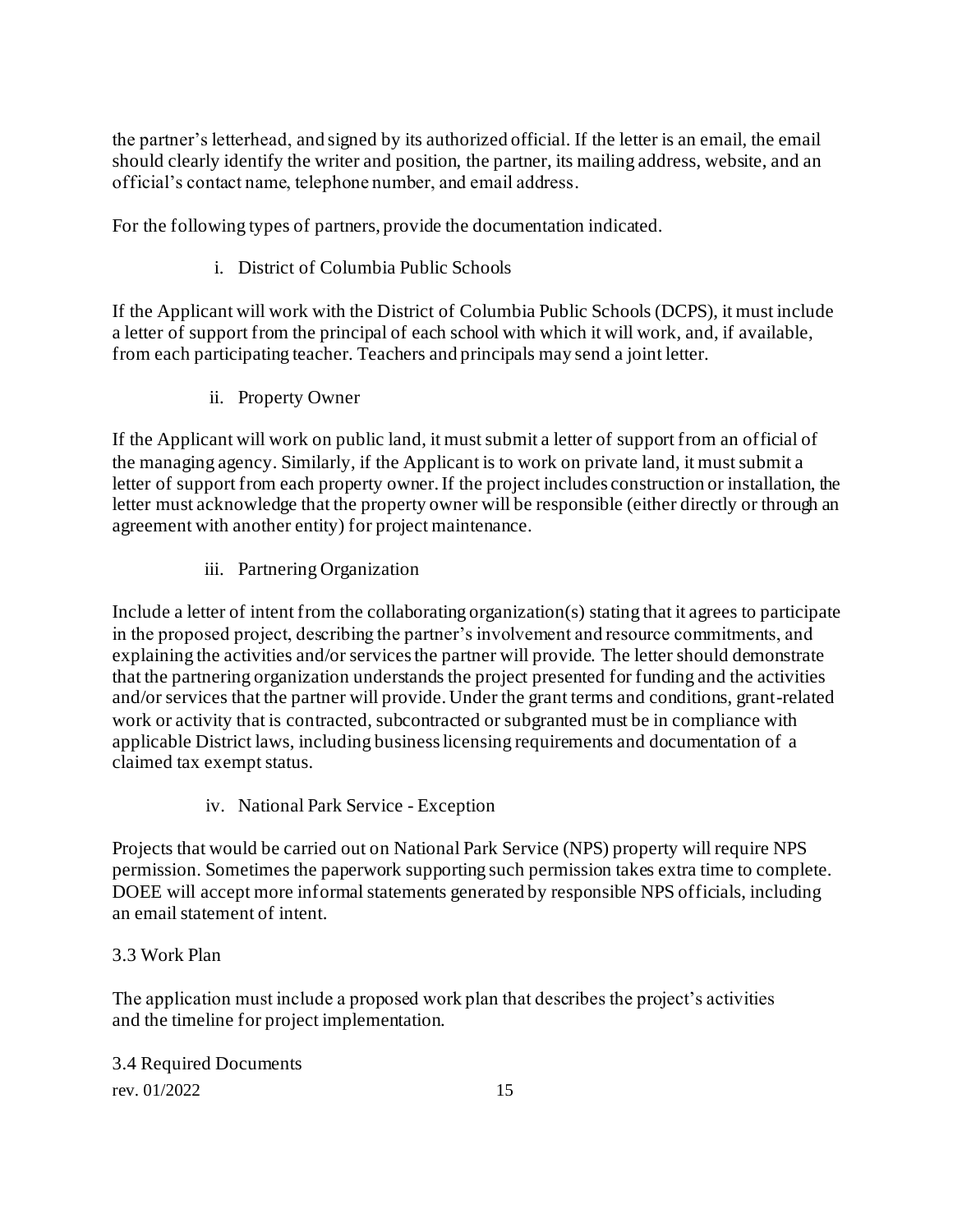Each of the following documents must be filed as part of the application package. If the document is not in this filing, DOEE may classify the grant application as "received" but not "filed," as specified in Section 2.3. However, if a government agency must issue a required document, and the Applicant has requested the document but not received it, DOEE may accept a copy of the Applicant's written request to the agency for the purpose of deeming the Application "filed."

## **(a) Certificate of Good Standing**

Each Applicant must submit a current Certificate of Good Standing from the District Department of Consumer and Regulatory Affairs. DOEE requires that the submitted Certificate of Good Standing reflect a date within a six-month period immediately preceding the application's submission.

## **(b) Certificate of Clean Hands**

The Grantee shall submit a validated Certificate of Clean Hands (CCH) from the DC Office of Tax and Revenue. The CCH can be obtained through MyTax.DC.gov

## **(c) Promises, Certifications, Assertions, and Assurances**

Each Applicant must sign and submit the "Promises, Certifications, Assertions, and Assurances" ("PCA") in Appendix 2. Signing the PCA is a condition of eligibility for this grant. If the Applicant is not prepared to sign the PCA, it should not apply for a grant. Compliance with the promises, certifications, and assurances in the PCA is a continuing condition of eligibility for this grant.

The PCA must be signed by the Applicant or, if the Applicant is an organization, by a duly authorized officer of the organization.

The PCA also includes a sworn statement verifying that the Applicant is not in arrears (i.e. is "current") on all obligations outstanding to the District, including all District agencies. The Applicant must be "current" as of the date of the application and the date of a grant award. DOEE requires, as a condition of continuing eligibility, that a grantee stay current on such obligations during the period of the grant.

## **(d) IRS W-9 Tax Form**

The Applicant must submit a current completed W-9 form prepared for the U.S. Internal Revenue Service (IRS). DOEE defines "current" to mean that the document was completed within the same calendar year as that of the application date.

## **(e) Tax Exemption Affirmation Letter**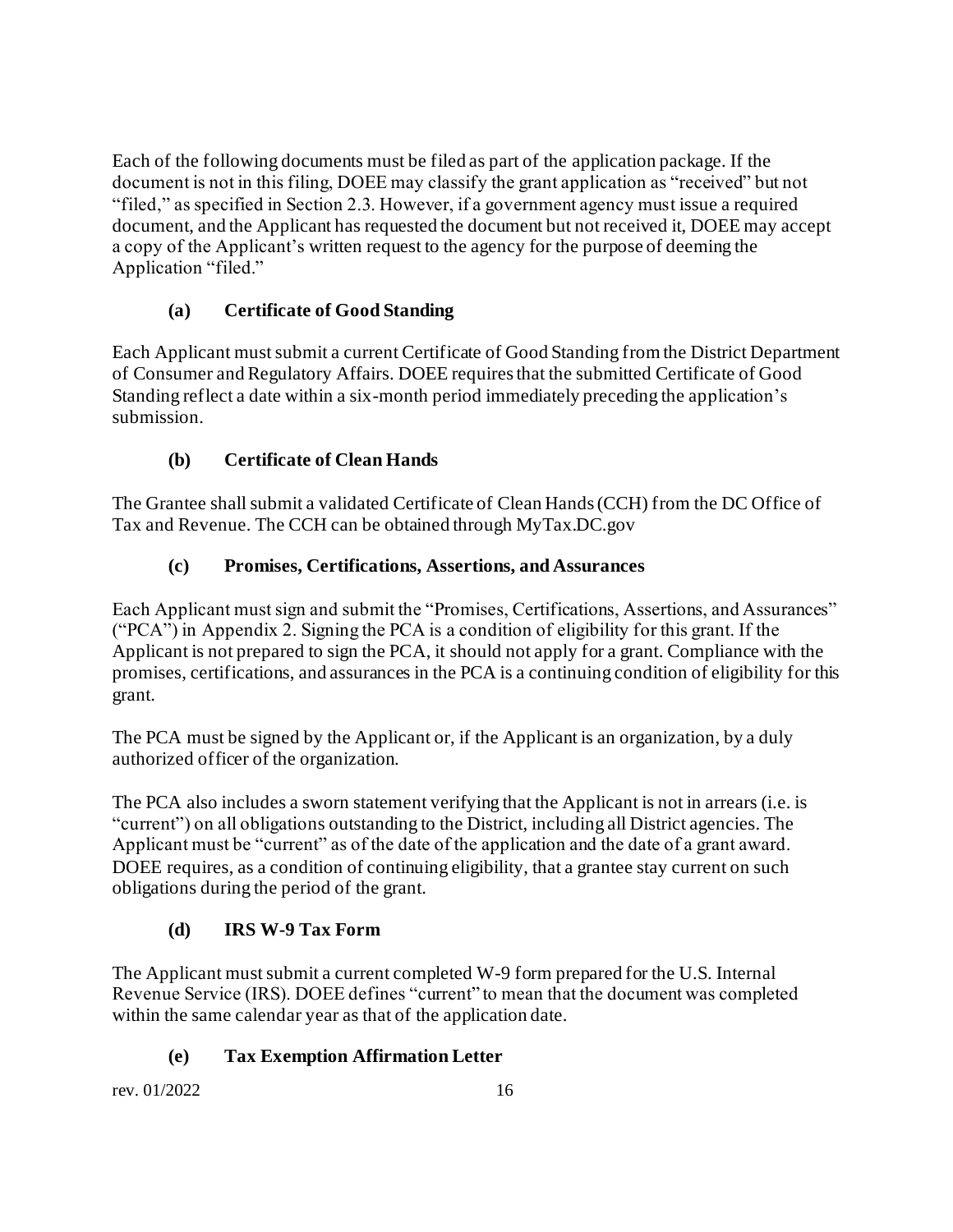If the Applicant claims it is a nonprofit organization, the Applicant must prove its nonprofit status. The tax exemption affirmation letter should be provided. It is the IRS's determination letter of non-profit status. If this letter is not available, then the Applicant should provide its most recent IRS Form 990 tax return, if one was submitted. If no return has yet been filed, the organization can submit its application for tax-exempt status. If the group is a "supporting organization" with an IRS tax-exempt status determination, then that organization's tax exemption affirmation letter should also be submitted.

**If there is no IRS tax exemption affirmation letter because the organization is a religious organization, then the Applicant may submit the best evidence it can of its status.** Examples of potential best evidence for this purpose include, but are not limited to (i) a letter from the leader of the organization verifying that the organization is a religious group; (ii) a letter from the group's board chair or similar official, verifying that the organization is a religious group; (iii) the Applicant's most recently submitted state sales or other tax exemption form, if it exists (Form 164 in the District of Columbia); or (iv) the state's issued tax exemption certificate or card, if it exists. (*See* IRS publication no. 1828, *Tax Guide for Churches and Religious Organizations.*)

# **(f) Applicant's Current Fiscal Year Budget**

The Applicant must submit its full budget, including projected income, for the current fiscal year, using a format at least as detailed as that presented in Appendix 4. Also, the Applicant should submit a comparison of budgeted versus actual income and expenses of the fiscal year to date.

## **(g) Applicant's Financial Statements**

If the Applicant has undergone an audit or financial review, it must provide the most recent audited financial statements or reviews. If audited financial statements or reviews are not available, the Applicant must provide its most recent complete year's unaudited financial statements.

## **(h) Separation of Duties Policy**

The Applicant must state how the organization separates financial transactions and duties among people within the organization in order to prevent fraud or waste. This may be a statement that already exists as a formal policy of the organization, or the Applicant may create the statement for purposes of the application. The applicant should state which of these situations apply.

This statement should:

- 1. Describe how financial transactions are handled and recorded;
- 2. Provide the names and titles of personnel involved in handling money;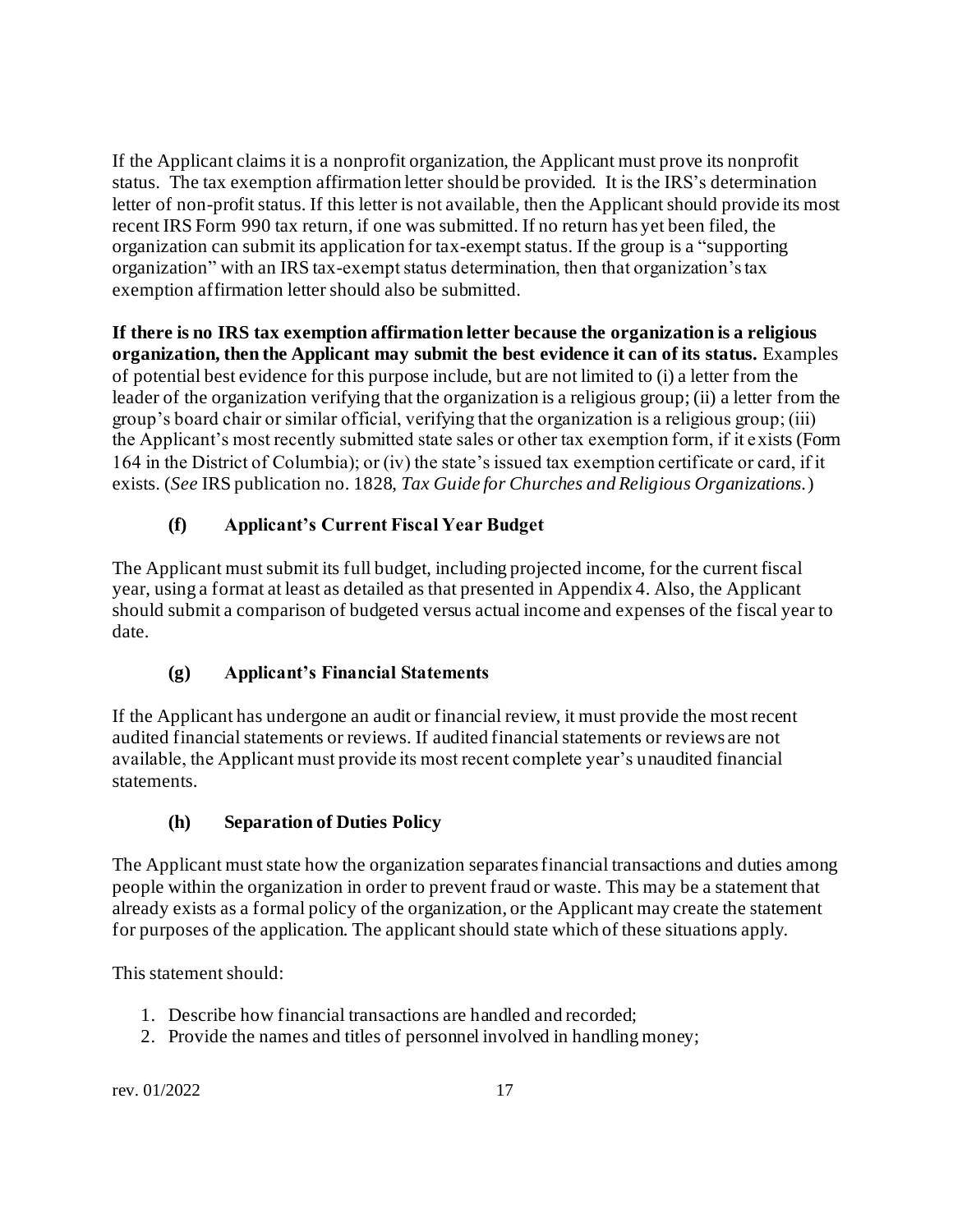- 3. Identify how many signatures the financial institution(s) require on the organization's checks and withdrawal slips; and,
- 4. Address other limits on staff and board members' handling of the organization's money.

## **(i) System for Award Management (SAM) with Federal Government**

The Applicant must be registered in the System for Award Management at www.sam.gov and provide evidence of this registration as part of its application package to DOEE.

## **(j) Indirect Costs Rate Documentation**

If the Applicant seeks a 10% indirect costs rate in its proposed budget, no special documentation is required. However, for another rate, include one of the following documents with the application:

- 1. Unexpired Federally Negotiated Indirect Cost Rate Agreement (NICRA);
- 2. DOEE negotiated agreement;
- 3. A letter from a District government agency, dated within the last two years stating the negotiated indirect cost rate; or
- 4. A letter from an independent CPA certifying the indirect cost rate was determined by the nonprofit organization's audited financial statements following OMB Uniform Guidance.

## **(k) Certified Business Enterprise Certificate**

For grants funded by the Renewable Energy Development Fund, if the Applicant wants to qualify as a Certified Business Enterprise (CBE), the Applicant must submit a current District CBE certificate.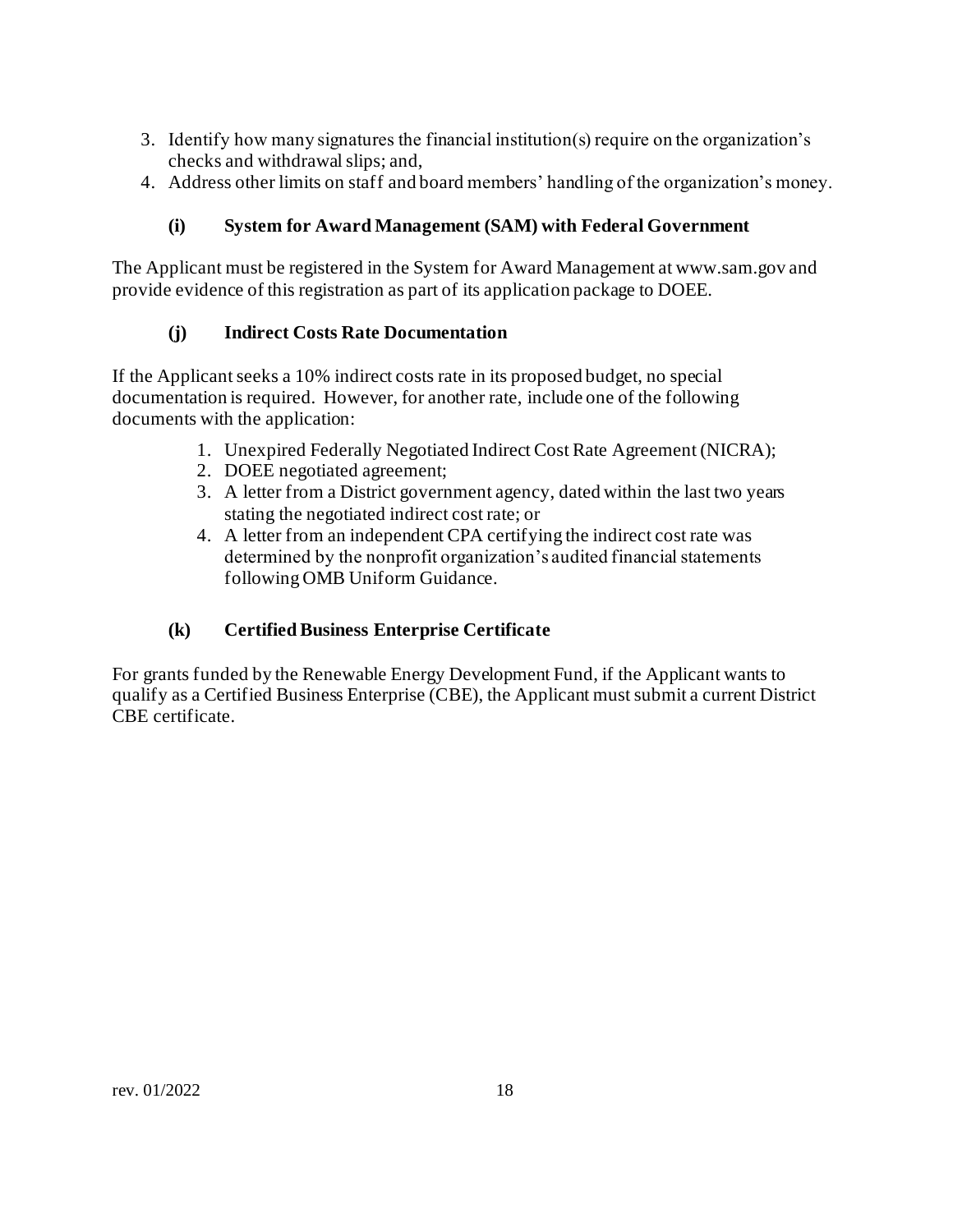## **SECTION 4. REVIEW PANEL AND APPLICATION SCORING**

## <span id="page-18-1"></span><span id="page-18-0"></span>4.1 Review Panel

This is a competitive grant. The review panel for the RFA will be composed of individuals with knowledge in the areas directly related to the RFA. The review panel will review, score and rank each Applicant's application.

The panel will recommend the most responsive application for award of the grant.

Review panels vary in size, but typically are made up of three to five people. Review panel members can be from DOEE staff or outside of DOEE, as long as they do not have a conflict of interest.

## <span id="page-18-2"></span>4.2 Scoring Criteria

The reviewers score each application according to a list of criteria and the points available for each criterion. See Section 7.

The Applicant should read the grant description carefully to determine if matching funds or resources are required, or benefit from preference points.

## **SECTION 5. GRANTEE DOCUMENT REQUIREMENTS**

<span id="page-18-4"></span><span id="page-18-3"></span>5.1 Submissions if Applicant Will Receive the Grant

Upon acceptance of DOEE's award of the grant, the Grantee must provide the following documents.

## **(a) Certificate of Insurance**

The Grantee shall submit a certificate of insurance giving evidence of the required coverage. *See* Appendix 1, General Terms and Conditions Section 29. Insurance, and Appendix 6. Insurance. Ordinarily DOEE will presume that the budget covers the cost of this required insurance and will not later adjust the grant award for this amount.

## **(b) Assurance of Continued Truth and Accuracy**

Upon receiving DOEE's Grant Award Notice the Grantee must notify DOEE of any changes that may have occurred to its organization since the time of submission of its original application. This obligation continues through the grant period. See also Section 1.11. RFA Conditions - Promises, Certifications, Assertions, and Assurances.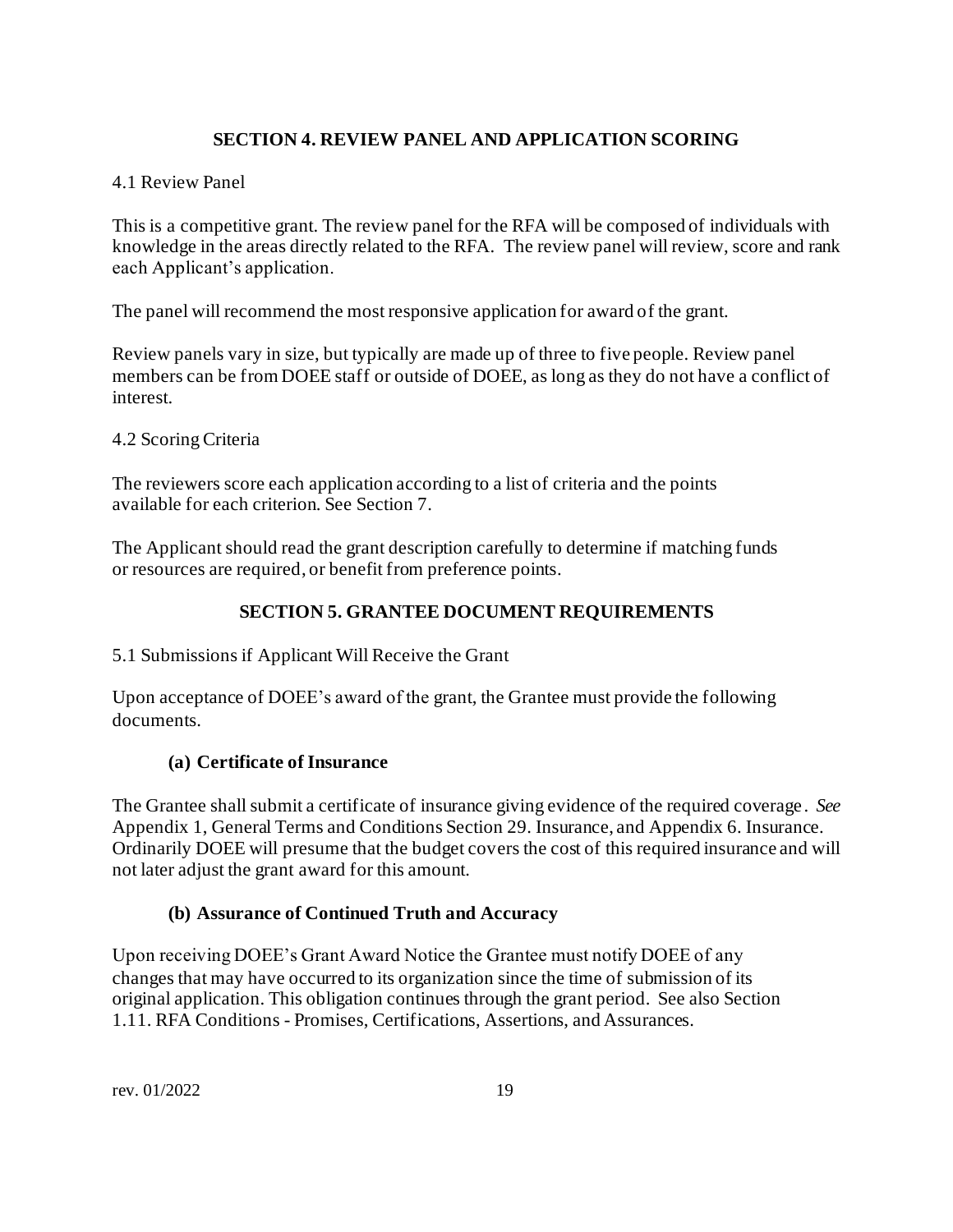## **SECTION 6. REPORTING, PAYMENT, and OTHER PROVISIONS**

## <span id="page-19-1"></span><span id="page-19-0"></span>6.1 Reporting Requirements

The grantee must submit the following reports as a condition of continuing eligibility for funding.

## **(a) Quarterly Status Reports**

DOEE will provide a quarterly status report template with the Grant Award Notice. These reports, which discuss grant activities for the preceding quarter, will be due on each of the following dates.

| Quarter 1 (January - March):    | April 15   |
|---------------------------------|------------|
| Quarter 2 (April - June):       | July $15$  |
| Quarter 3 (July - September):   | October 15 |
| Quarter 4 (October - December): | January 15 |

If a report's due date falls on a weekend or District holiday, the report will be due the next business day.

The report must detail: actions taken in the quarter preceding the report date, highlight outputs achieved, provide a financial update, and describe unforeseen changes to project timetable, staffing, or partnerships, as well as any other changes that may affect project outcomes.

## **(b) Final Report**

DOEE will provide a final report template with the Grant Award Notice. This report includes quantification by the grantee of the project's outputs and describes the extent to which project outcomes met or will meet the objectives of the funded application. The template requires submission of data and analysis of the data.

<span id="page-19-2"></span>6.2 Reimbursement of Project Expenditures, Advances, and Disbursement of Funds

DOEE will not reimburse the grantee for any work undertaken before DOEE awards the grant.

DOEE will reimburse the grantee only for expenditures incurred to perform work under the grant. Ordinarily DOEE pays out grant funds as reimbursements. Advances are exceptions; not the rule. In limited cases, DOEE may advance funds at the beginning of the grant period for good cause approved by DOEE at its sole discretion. If the Applicant seeks an advance payment, **it must request such payment in its application** and explain why an advance payment is being requested. (*See* Parts 1.8, 3.2(c)(6)(A); Appendix 1 Section 10.g)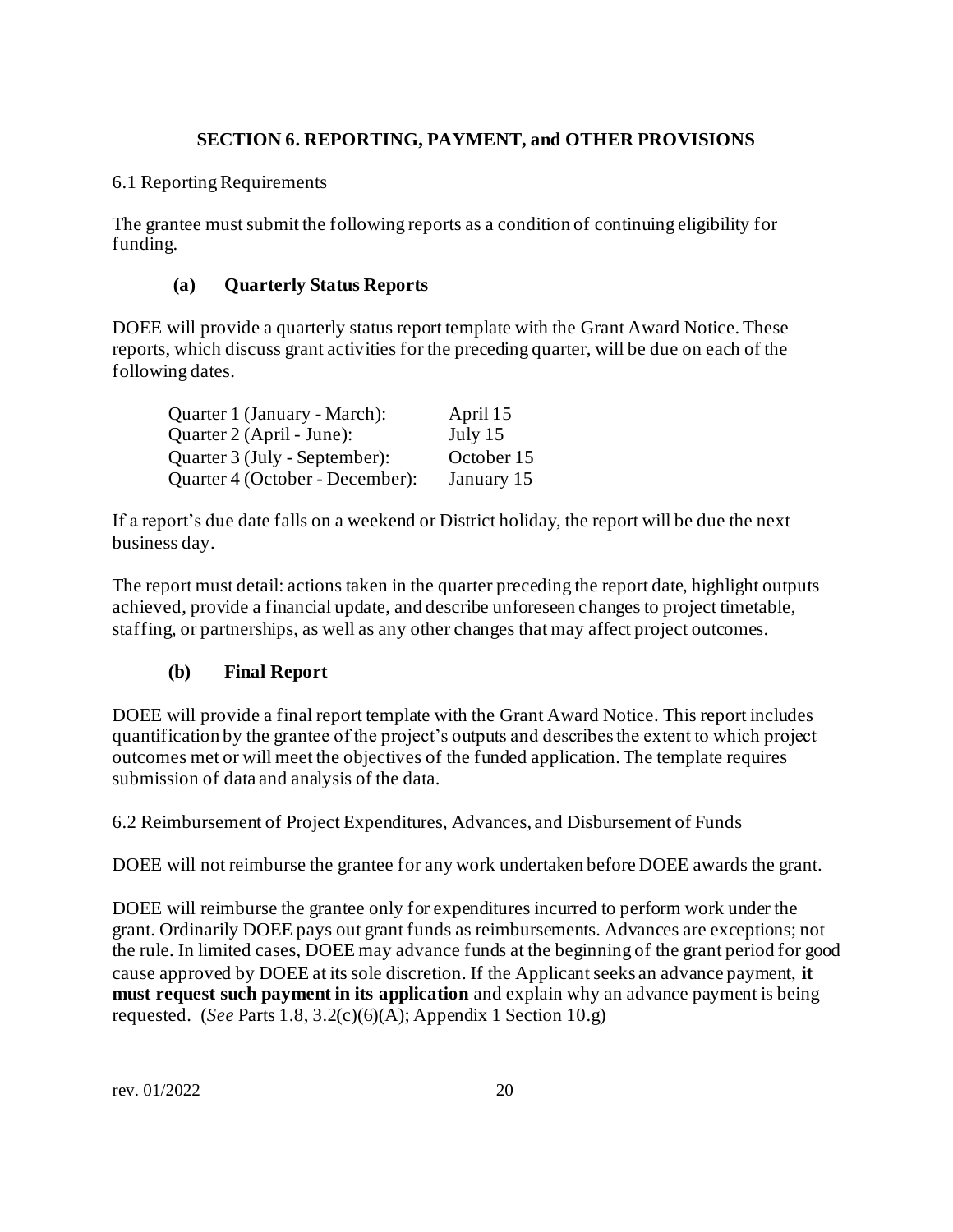DOEE operates on the District's fiscal year, which starts October 1 of a calendar year and ends September 30 of the next calendar year. Ordinarily, there is no requirement for weekly or monthly invoicing. The grantee should submit each reimbursement request/invoice during the fiscal year for work performed within that same fiscal year. Each request/invoice must include supporting documentation.

Reimbursements will be mailed to the address on file for the grantee. DOEE may make electronic payments in lieu of mailing checks. DOEE generally pays timely, approved, supported grant invoices within 30 days after DOEE receives them.

DOEE may withhold up to the final 10% of a grant until all required activities have been completed, including receipt of the final report. The grantee should treat the prospect of such withholding as likely.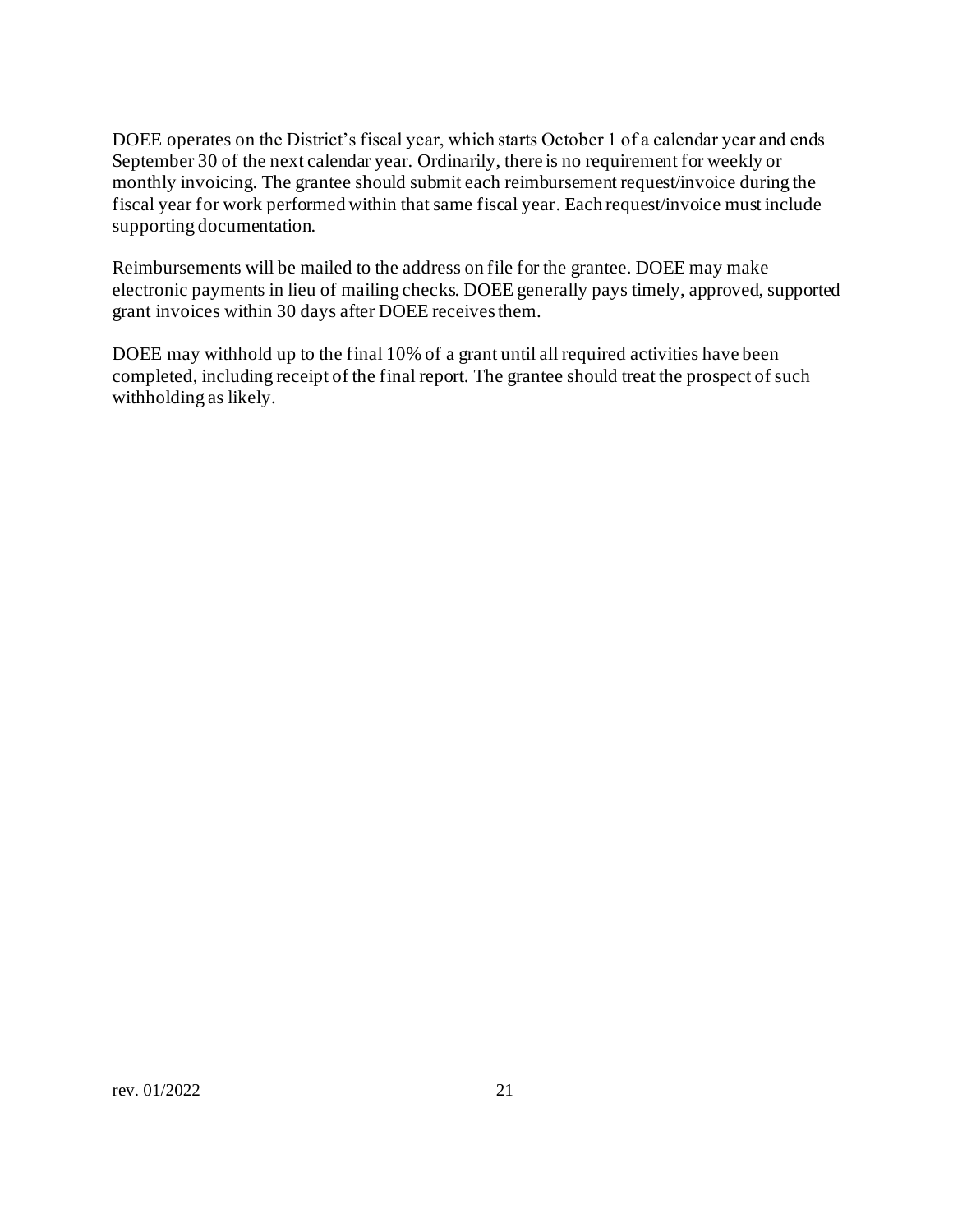#### **SECTION 7. PROJECTS PROPOSED FOR GRANT FUNDING**

<span id="page-21-1"></span><span id="page-21-0"></span>7.1 Summary: Project Name, Period, and Available Funds

#### **Project Name**

Clean Energy DC Plan 2.0

#### **Introduction**

The District is a national leader in environmental stewardship and has taken aggressive steps to mitigate its climate impact and adapt to a changing climate that will bring more dangerous heat waves, severe storms, and flooding. Recognizing the harms posed by climate change and the need to lead by example, the District created the Sustainable DC (SDC) Plan in 2013 that established, for the first time, clear and ambitious goals for reducing greenhouse gas (GHG) emissions and energy use. The SDC Plan set targets to reduce GHG emissions 50% by 2032, compared to a 2006 baseline; increase renewable energy 50% by 2032; and reduce energy use 50% by 2032, below 2012 levels.

The current Clean Energy DC (CEDC) Plan ("existing plan"), published in 2018, was developed to advance the SDC Plan's climate and energy goals and served (and continues to serve) as both the District's comprehensive energy plan and climate action plan. The District is required by statute (see D.C. Code § 8–171.04) to publish a comprehensive energy plan at regular intervals. The existing plan provided a roadmap of strategies and actions to achieve the 2032 GHG reduction target (while recognizing the plan would fall short of the renewable energy and energy efficiency goals), and laid the foundation for the deeper, longer-term change that carbon neutrality requires. By focusing on GHG reductions and setting a pathway for a carbon free DC, the existing plan represented a paradigm shift for how the city approached energy planning.

Historically, the District's Energy Administration published a comprehensive energy plan on a regular basis to ensure the city had adequate energy resources and efficiency programs to maintain the current energy system. With its existing plan, by contrast, DOEE sought to put forward a vision for a decarbonized energy system of the future, with specific recommendations and next steps for realizing this vision.

The existing plan's emphasis on action and reducing GHG emissions has proven remarkably successful. Following the adoption of the plan in 2018, the city drafted and passed the landmark Clean Energy Omnibus Amendment Act of 2018 (CEDC Act, D.C. Law 22-257). The CEDC Act represented one of the country's most aggressive and impactful clean energy actions when it was signed and helped reinforce the District as a global leader in the fight against climate change. The CEDC Act turned the existing plan's ideas into action, resulting in the following achievements, among others: a first-of-its-kind Building Energy Performance Standard (BEPS); 100% renewable electricity portfolio standard (RPS) by 2032; and new programs and goals for zero-emissions vehicles. Some of these initiatives, such as BEPS, have since been replicated in cities across the country, furthering the impact of the existing plan beyond the District's borders.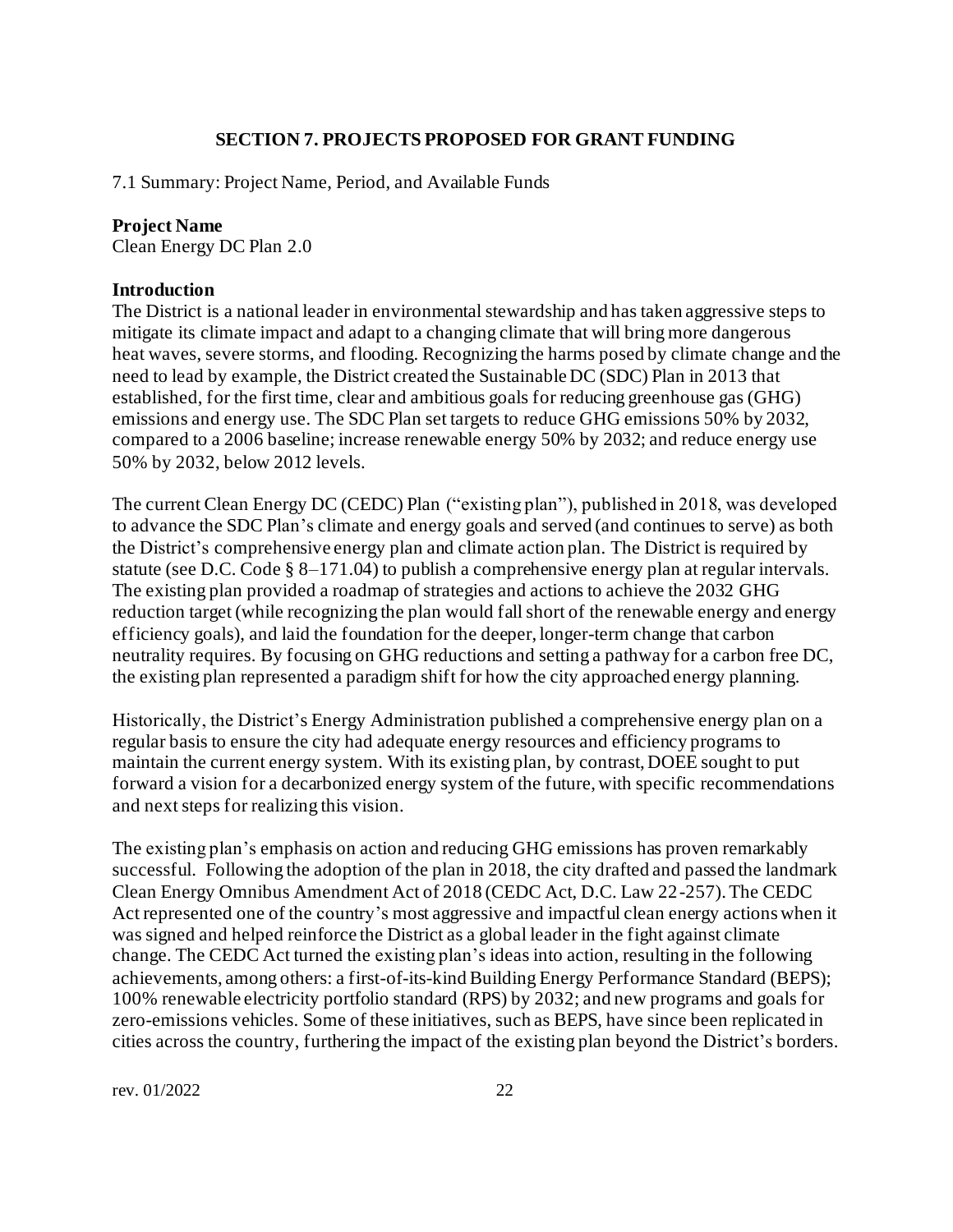At present, the city is in the process of completing other key planning documents to steer climate and low-carbon development efforts, including, among others: 1) Carbon Free DC (CFDC) which introduces and/or expands upon topics that are expected to be included in CEDC 2.0 such building electrification, peak demand management, and embodied carbon; 2) MoveDC, which covers transportation and mode shift strategies; and 3) the Transportation Electrification Roadmap (TER), which provides recommendations for expanding electric vehicle and infrastructure deployment.

#### **Project Period**

The project period begins on the date of DOEE's Notice of Grant Award to the selected grantee and continues through September 30, 2023. This period may be extended for up to 3 years depending upon the performance of the grantee and/or the availability of funds.

#### **Available Funding**

\$450,000 This amount can be adjusted depending upon the performance of the grantee and/or the availability of funds.

#### <span id="page-22-0"></span>7.2 Project Description

#### Overview:

The purpose of this grant is to fund an eligible entity to develop, through a community-based process that engages and educates the public and relevant stakeholder groups, a clear set of actions residents, businesses and the government can take to reduce energy use, lower greenhouse gas emissions and increase carbon-free energy adoption. This process is intended to produce a transformational but actionable policy roadmap that decarbonizes the District of Columbia's energy systems in the building, transportation, and energy sectors, and promotes the utilization of "naturally-occurring" renewable energy, renewable heating and cooling, passive energy, and other alternative clean energy sources.

The updated plan, CEDC 2.0, shall articulate what our energy future looks like, identify the key sectors that need to drive the change, and present a detailed policy roadmap for achieving the clean energy vision.  CEDC 2.0 should seek to decarbonize the District's energy, buildings, transportation, and other relevant sectors.

Ideal applicants will submit an application that reflects a technical approach to modeling policies with a strategy and timeline for engaging the public, local businesses, and technical experts in the development of the roadmap that will move the District from a fossil-fuelbased energy system to a carbon-free energy system.

Applicants are encouraged to consider the limitations of the existing CEDC plan and models, and propose innovative, economy-wide solutions in their applications.  This may include proposing a different, more holistic framework for reducing the District's energy use and emissions (e.g., adopting life-cycle emissions accounting or a circular economy framework).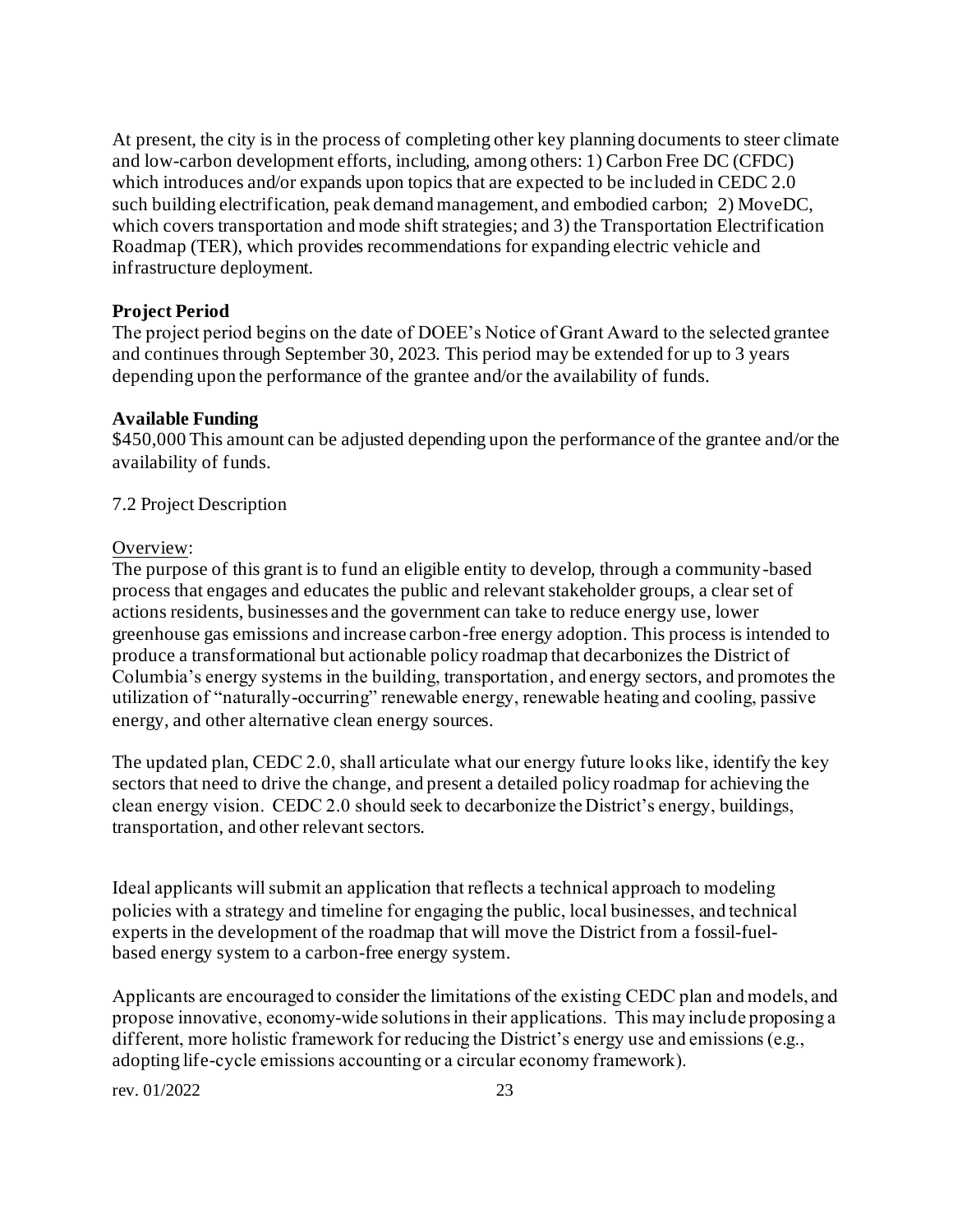#### The application should address the following components of CEDC 2.0:

**Engagement and Education -** CEDC 2.0 should be a community-based plan, and applicants should describe how they will engage key stakeholder groups and the public, particularly lowincome, marginalized communities. Part of the engagement process will include educating and informing the public on the drivers of energy use and climate change, the impact of GHG emissions and pollution on the community, and strategies to address these challenges. Applicants should describe their engagement strategy, the engagement tools they might use, the constituencies they would want to involve, and how they view engagement within the broader context of developing a city-wide plan.

**Vision and Framework** - The existing plan established a deep carbonization framework that prioritizes GHG reductions and seeks to realize these reductions primarily by reducing energy use at commercial and multifamily buildings, purchasing renewable energy credits from out-of-state solar and wind energy generators while encouraging local solar deployment, and developing a more flexible, modern electric grid. Applicants are encouraged to describe, in their applications, the limitations and constraints of the current framework and their vision for a cutting-edge city climate and energy action plan,

**Policy Roadmap** - CEDC 2.0 shall provide a set of recommended goals, policies, agency actions, incentives and financing mechanisms and other proposals that District residents, businesses, and government can take to reduce energy use and GHG emissions in line with the city's 2032 energy goals. The CEDC 2.0 roadmap shall contain proposals for implementing the recommendations in the roadmap that can be carried out by order of the Mayor and through other District government actions, as specified in D.C. Code § 8–171.04(e)(5).

In their applications, eligible entities should describe any limitations of the current plan, and describe key sectors, policies, and technologies that should be considered in the development of CEDC 2.0. DOEE seeks applicants that have extensive knowledge of national or global bestpractice and cutting-edge polices as well as an understanding of the District of Columbia's local regulatory environment. Applicants should describe their expertise and policy experience across the building, transportation, energy, and other sectors they deem relevant.

Ideal applicants will propose a methodology for identifying and prioritizing actions based on emissions reduction and energy reduction potential (identified in the technical analysis) and advancing equity, social, environmental, and economic benefits

**Define and Measure Naturally-Occurring Energy Resources**-Applicants should propose how they will work with DOEE and key stakeholders to identify, define, measure, and track naturallyoccurring energy resources such as passive energy, heat transfer, kinetic energy, active transportation, and others sources that are not usually considered or measured in conventional energy supply reporting.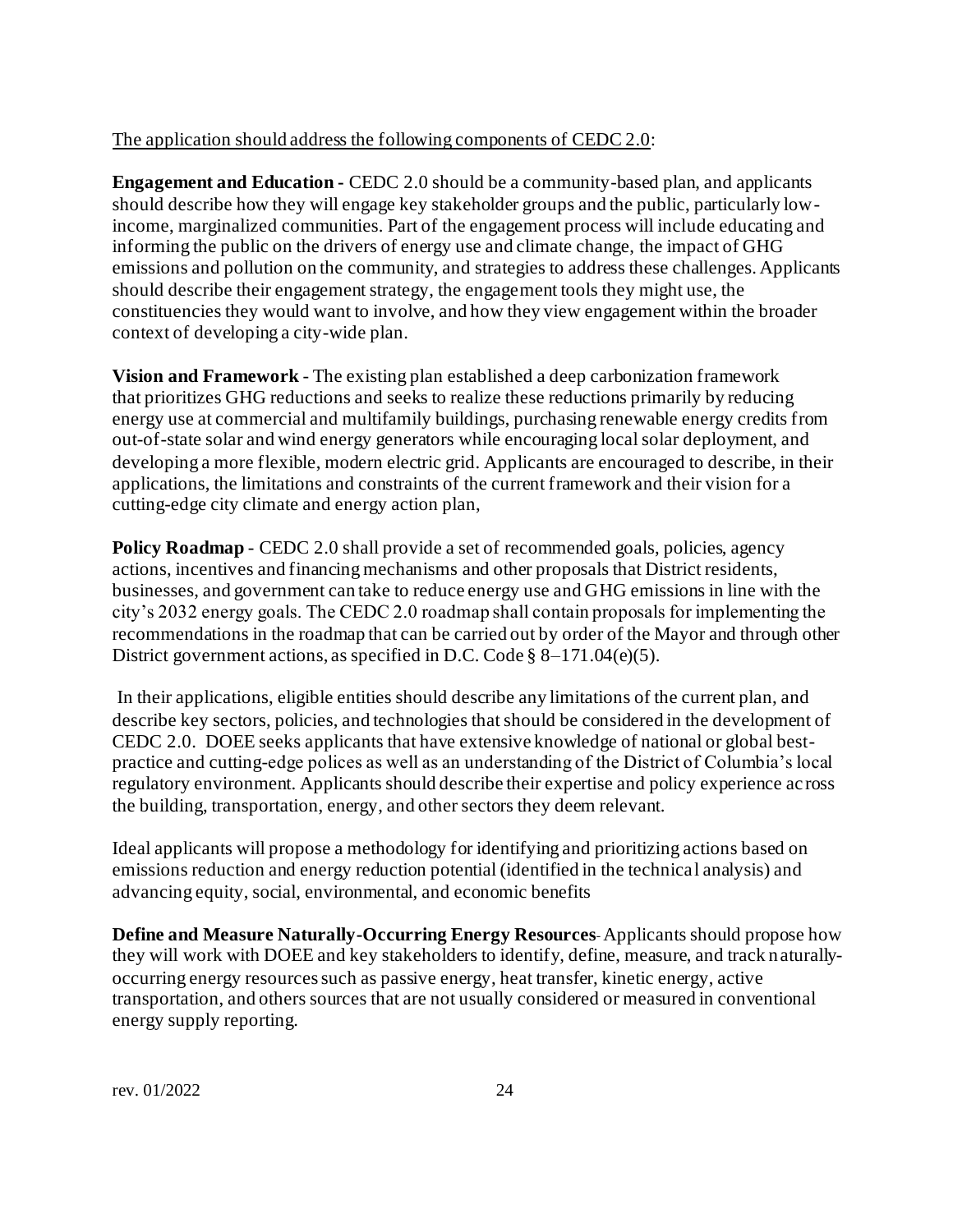Recognizing "naturally-occurring energy" remains an undefined and fluid term, which may cause confusion for the applicant, DOEE has provided a hypothetical scenario to illustrate how "naturally-occurring" energy sources and technologies could be incorporated into energy planning. However, the applicants will be responsible for defining, describing, and measuring naturally occurring energy.



#### **Actual District of Columbia Energy Supply Pie (2015)**

**Example of Future Energy Supply Pie (NOT ACTUAL PROJECTIONS...for Illustrative purposes only)**



rev. 01/2022 25 **Technical Analysis** - DOEE seeks applicants to propose a methodology to assess the potential pathways for the District to meet or exceed its 2032 goals. The technical assessment should consider policies and technologies across the building, energy, transportation, and other sectors to close the gap between the District's current progress and the 2032 energy and GHG targets.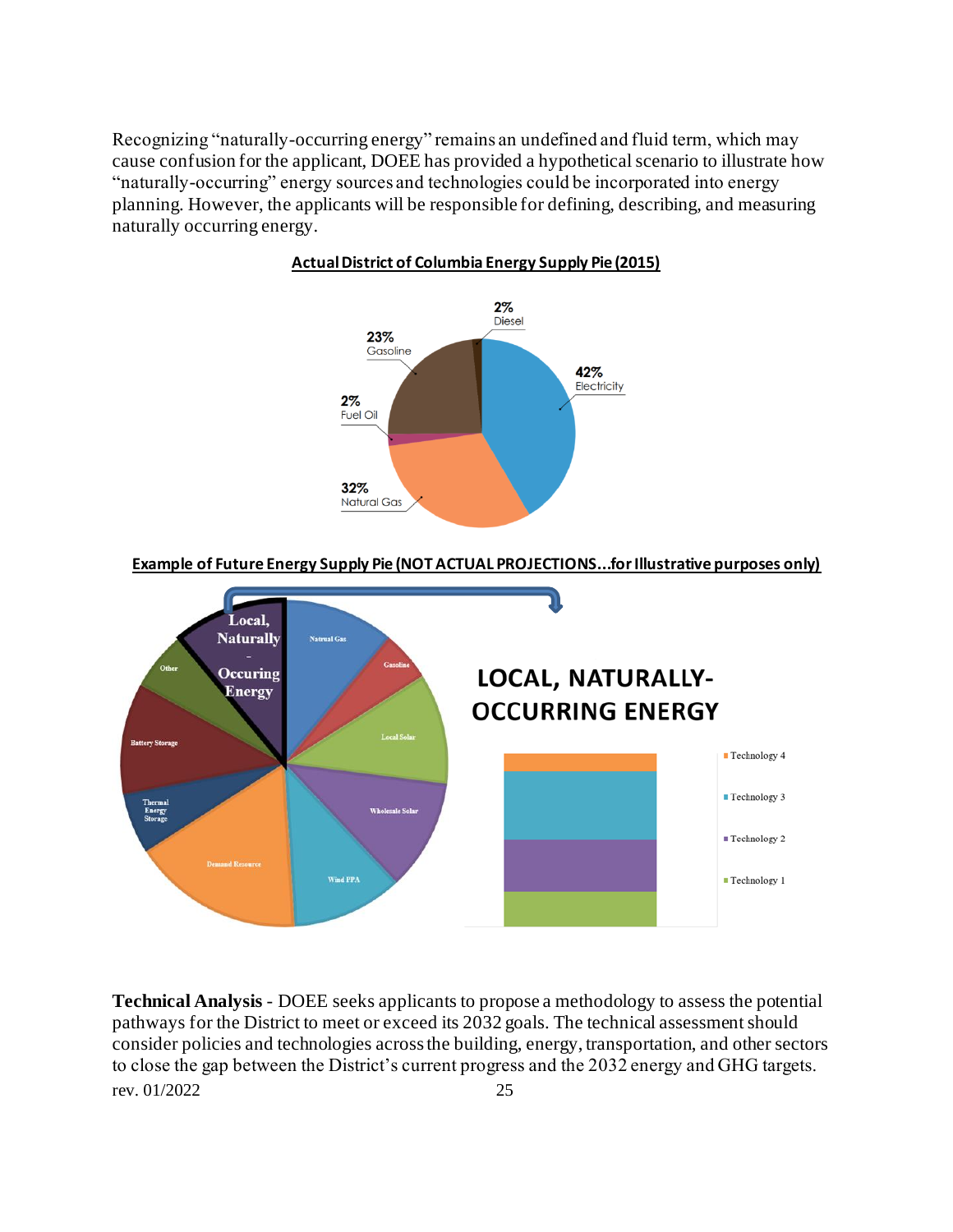Applicants shall propose a methodology which identifies various pathways or scenarios and an analytical framework for considering relative implications on costs, economic opportunity, and equity among other factors. In order to inform the assessment, applicants should propose whom they will involve – such as District agency and other community stakeholders – in the assessment process, for example through technical working groups or other methods. Ideally the proposed assessment will leverage existing modeling completed for Carbon Free DC and Clean Energy DC (which will be provided to the awardee), as well as local, empirical data on the District's building, energy, and transportation infrastructure and systems.

As the District is seeking innovative, out-side-the-box solutions, applicants are encouraged to describe in their applications their approach to modeling new or emerging concepts, such as naturally-occurring energy, that have not been widely modeled.

**CEDC Online Platform** - Applicants should propose how they intend to create and develop an online platform to engage the public, present relevant information and historic energy/GHG data, and, ultimately, host CEDC 2.0 as a "living plan" that will be updated throughout the life of the plan.

To ensure DOEE has the ability to maintain and update the website after the project period, the applicant should be aware of the following technical guidance: 1) The website must be hosted on DC government servers and be built on the ArcGIS ESRI platform as the District has a license for this platform and it is supported by the Office of the Chief Technology Officer (OCTO) (see th[e https://movedc-dcgis.hub.arcgis.com/](https://movedc-dcgis.hub.arcgis.com/) for an example of how the District has utilized this software to develop its long-term transportation plan); 2) data visualization tools must be developed on Tableau as the District has a license for this platform and it is supported by the Office of the Chief Technology Officer (OCTO), or on another platform approved by DOEE.

<span id="page-25-0"></span>7.3 Project Outcomes, Outputs, and Deliverables

## **Project Outcomes**

- 1. Provide DC residents, businesses, and government a clear set of actions and policies they can take to reduce energy use and greenhouse gas emissions.
- 2. Increase awareness on topics of energy, energy efficiency, and climate change with the view to driving community action.
- 3. Increase transparency, accountability, and information access for energy/GHG initiatives, performance, and trends.

## **Project Outputs**

- 1. New or updated vision and framework for decarbonizing the energy sector and economy.
- 2. Policy roadmap with recommendations and a complete list of near- and medium-term actions, and associated proposals for implementing the recommendations.
- 3. Engagement plan.
- 4. Modeling and technical analysis of pathways and scenarios for meeting the District's GHG reduction goals and the impact of existing and proposed policies.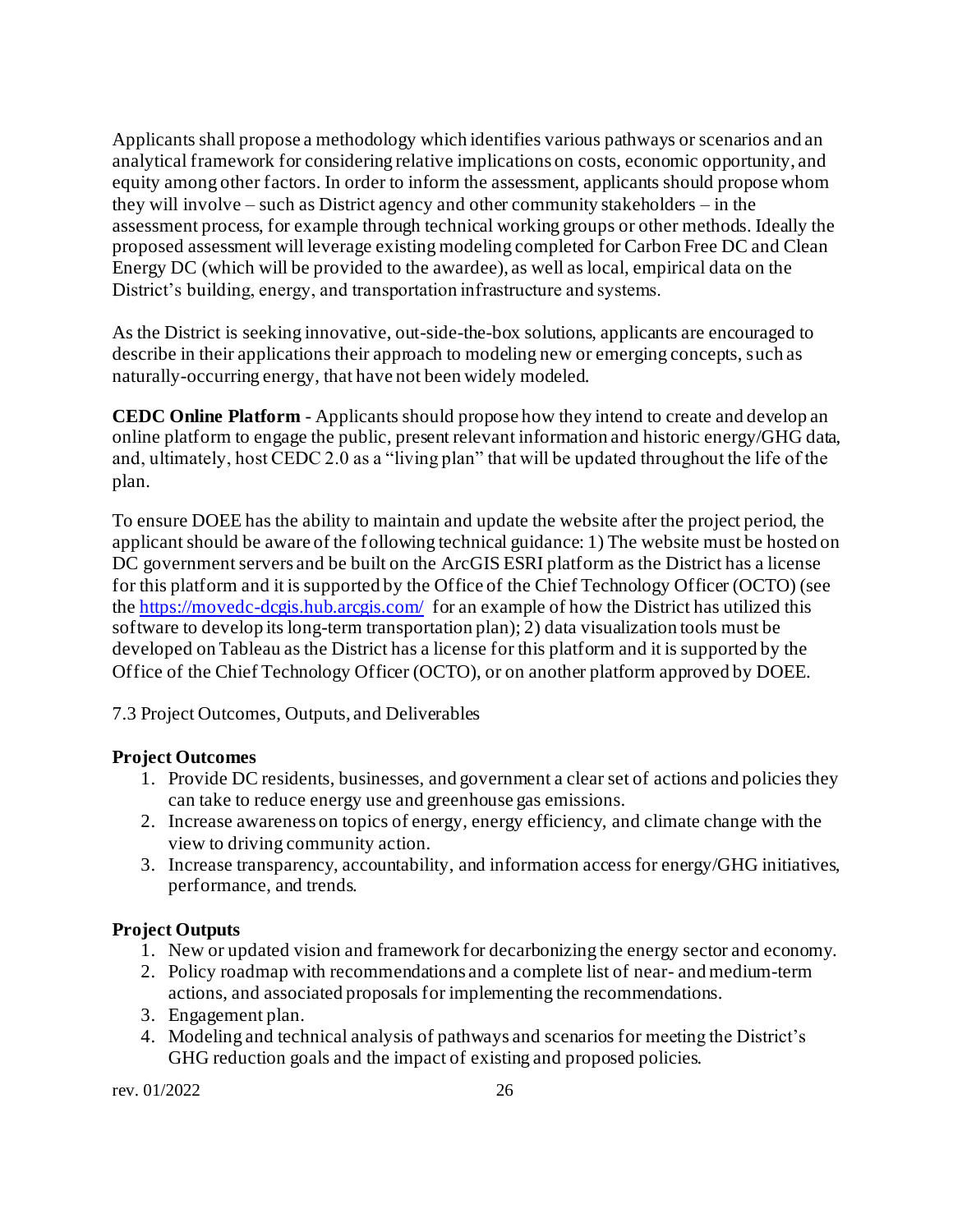Interactive, accessible plan using an online platform.

## **Deliverables**

- 1. Project work plan outlining the development and engagement schedule
- 2. Biweekly status reports discussing actions taken, progress, and next steps
- 3. Technical analysis of historic energy/GHG data and modeled projected reductions
- 4. Stakeholder engagement strategy, material, and timeline
- 5. A draft report for public engagement and review
- 6. Web version of the final report (government-hosted website with interactive graphics/tools, findings, and recommendations of the plan by sector, a summary of the plan, etc.)
- 7. PDF version of the final report

## **Application Scoring**

Each Application will be scored according to the criteria below.

|                | <b>Scoring Criteria</b>                                                        | <b>Points</b> |
|----------------|--------------------------------------------------------------------------------|---------------|
| $\mathbf{1}$   | <b>Engagement and Education:</b> Describes a convincing stakeholder            | 15            |
|                | engagement plan, including constituencies to be involved, the role of          |               |
|                | stakeholders in developing the plan, and engagement tools to be used.          |               |
| $\overline{2}$ | Vision and Framework: Effectively demonstrates the limitations of the          | 10            |
|                | current framework and a vision for a cutting-edge city climate and energy      |               |
|                | action plan                                                                    |               |
| 3              | Policy Roadmap-1: Identifies, at a high-level, key sectors, policies, and      | 10            |
|                | technologies to be consider in the development of CEDC 2.0 and the             |               |
|                | limitations or gaps in the current plan                                        |               |
| $\overline{4}$ | Policy Roadmap-2: Demonstrates the applicant's substantial knowledge           | 10            |
|                | of and experience with innovative policies and strategies for achieving        |               |
|                | deep decarbonization, climate action planning, and greenhouse gas              |               |
|                | emissions modeling across a range across of sectors.                           |               |
| 5              | <b>Define and Measure Naturally-Occurring Energy Resources:</b>                | 10            |
|                | Describes an effective and innovative plan for identifying, describing and     |               |
|                | modeling "naturally-occurring energy" such as local renewable energy,          |               |
|                | renewable heating and cooling, passive energy, and other alternative or        |               |
|                | non-conventional energy sources.                                               |               |
| 6              | <b>Technical Analysis:</b> Demonstrates an effective methodology for assessing | 15            |
|                | how the District will meet or exceed its 2032 goals and who will be            |               |
|                | involved in the process. Demonstrates the ability to model pathways across     |               |
|                | different sectors, such as transportation, energy, and buildings. Describes    |               |
|                | experience or approach to modeling policies or pathways that have not          |               |
|                | been widely modeled or adopted.                                                |               |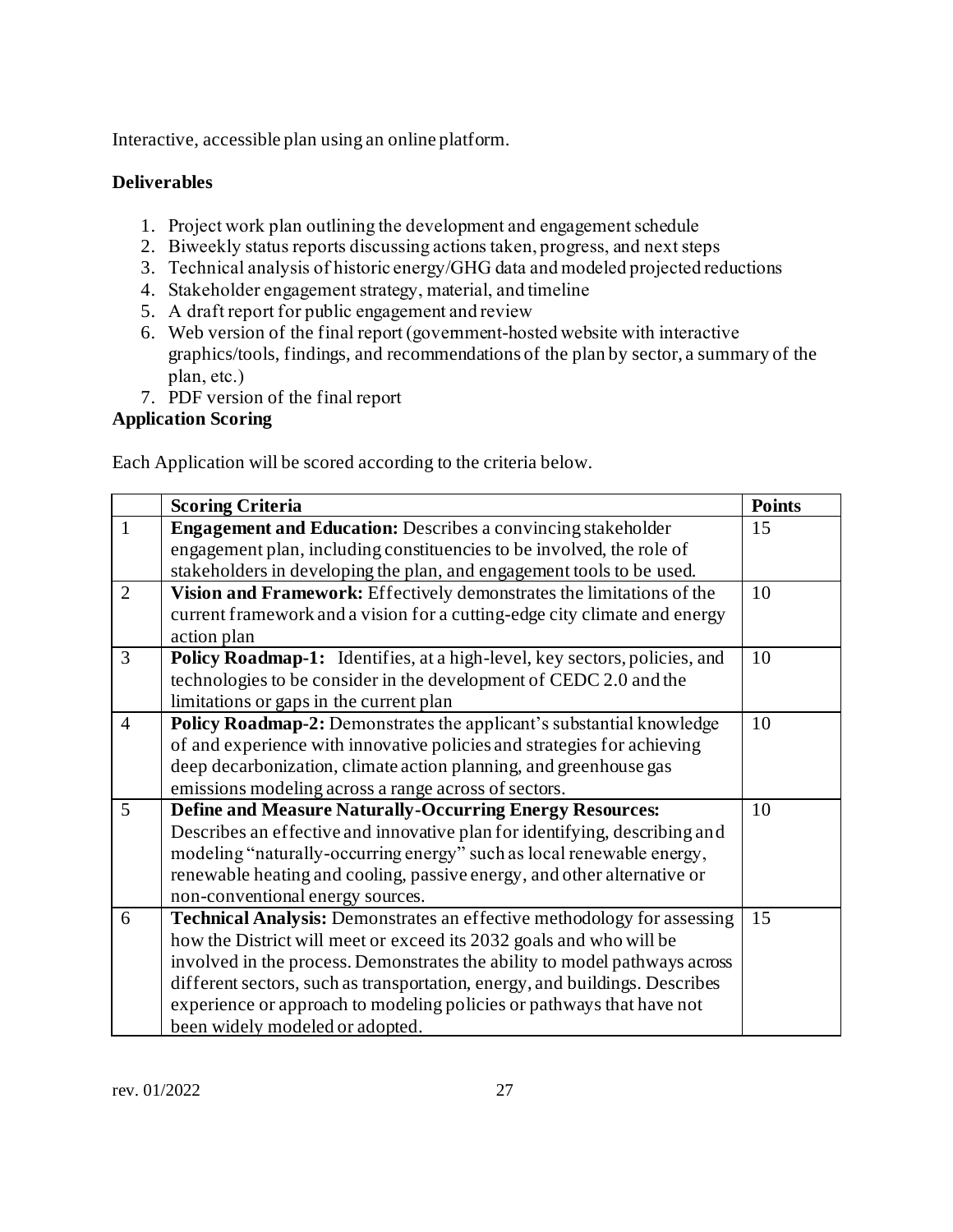|             | <b>CEDC Online Platform:</b> Demonstrates a plan to create and communicate<br>CEDC2.0 through an online platform. Provides a vision for a data<br>platform as part of the new website. Demonstrates expertise in developing<br>web-based publications and tools. | 10 |
|-------------|------------------------------------------------------------------------------------------------------------------------------------------------------------------------------------------------------------------------------------------------------------------|----|
| 8           | Demonstrates a clear and reasonable budget, and budget narrative, for<br>accomplishing goals.                                                                                                                                                                    | 10 |
| $\mathbf Q$ | Demonstrates a comprehensive and feasible plan for completing the<br>project within the project period.                                                                                                                                                          | 5  |
| 10          | Demonstrates well qualified personnel are on applicant's team to carry out<br>a complex project.                                                                                                                                                                 | -5 |
| 11          | <b>Local Entities:</b> Applicant is a local entity as described in Appendix 5,<br>Points for Local Entities.                                                                                                                                                     | 5  |

Under D.C. Code § 34-1436(b)(1), grants for projects funded by the Renewable Energy Development Fund must be distributed in the following order:

- 1. To qualifying applicants that are a Certified BusinessEnterprise (CBE), as defined in D.C. Code § 2-218.02(1D).
- 2. To qualifying Non-CBE applicants.

A qualifying applicant is any applicant with a totalscore within five (5) percent of the highest scoring applicant, including points awarded to Local Entities, if any.

If DOEE determines that it will make an award based on the applications received, DOEE will select awardees using the following process:

- 1. If one or more non-CBE applicants has the highest score, and a CBE applicant's score is within five (5) percent of the highest score, the CBE applicant will be considered a qualifying applicant and will be selected for the award.
- 2. If a non-CBE applicant has the highest score, and a CBE applicant's score is more than five (5) percent lower than the highest score, the CBE applicant will not be considered a qualifying applicant and the non-CBE applicant will be selected for the award.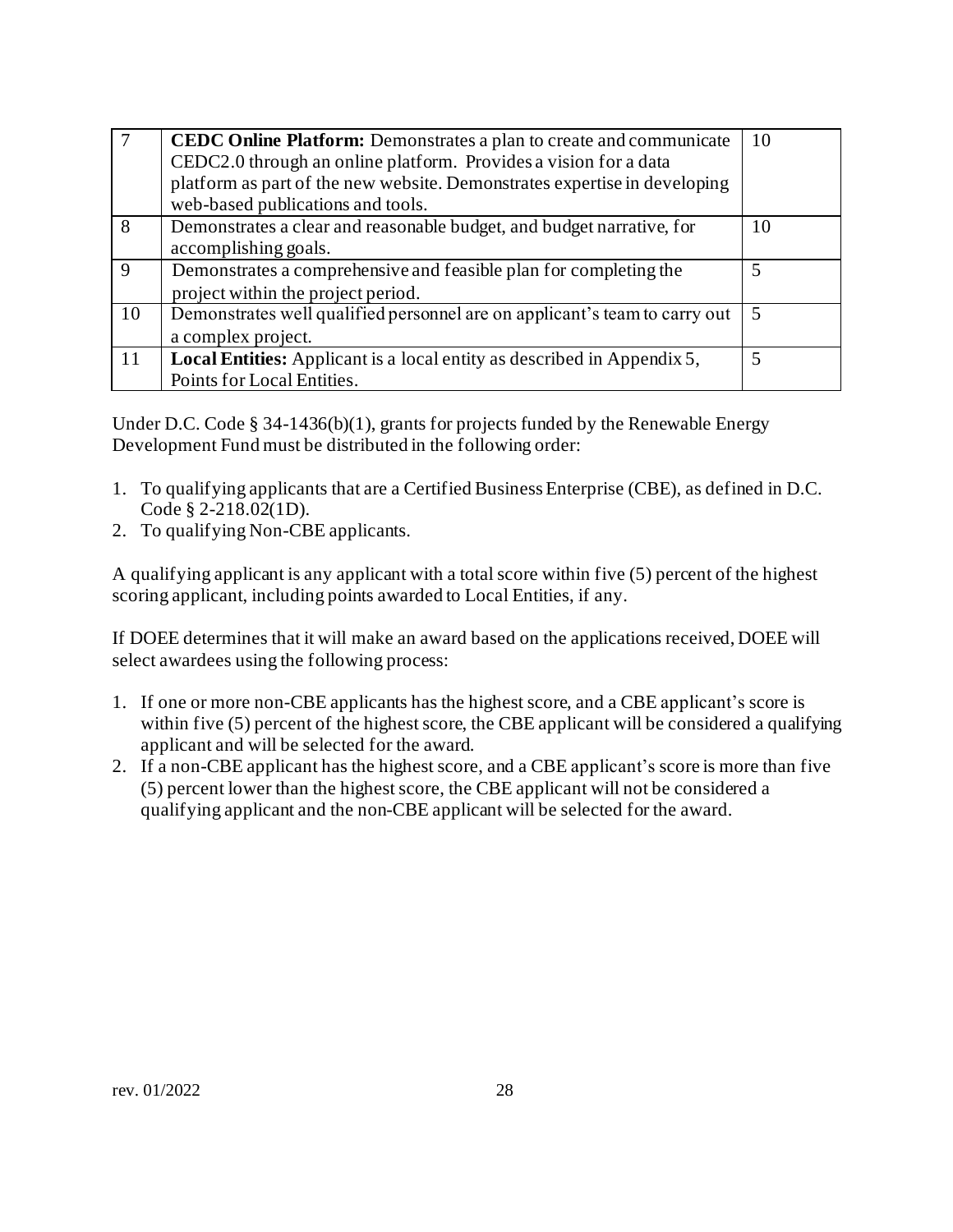# **SECTION 8. CHECKLIST FOR APPLICANTS**

<span id="page-28-0"></span>

|                | Instructions for applicants: Ensure that you answer all of the questions below. In the   |  |
|----------------|------------------------------------------------------------------------------------------|--|
|                | column to the right, indicate Yes, No, or NA for "not applicable". Submit this completed |  |
|                | document as one of the first pages of your application.                                  |  |
| $\mathbf{1}$   | Is the cover sheet (Appendix 3) completed and signed $-$ and                             |  |
|                | included as part of the application?                                                     |  |
|                |                                                                                          |  |
| $\overline{2}$ | Is the application from one entity, as the Applicant?                                    |  |
| 3              | Does the application include a Table of Contents?                                        |  |
| $\overline{4}$ | Is the named Applicant eligible for funding according to section 1.6                     |  |
|                | of the RFA?                                                                              |  |
| 5              | If project eligibility conditions appear in Section 1.6 of the RFA,                      |  |
|                | does the project fit these conditions?                                                   |  |
| 6              | Is the application formatted in accordance with section 3.1 of the                       |  |
|                | RFA?                                                                                     |  |
| $\overline{7}$ | Does the application include a project description and all of the                        |  |
|                | information required for the scoring rubric that appears at the end                      |  |
|                | of Section 7 of the RFA?                                                                 |  |
| 8              | Is there a numeric budget?                                                               |  |
|                |                                                                                          |  |
| 9              | Is there a budget narrative justifying each budget line item?                            |  |
| 10             | Do the line items in the application budget consider the allowable                       |  |
|                | and non-allowable costs in Section 3.2 subsection c.4 of the RFA?                        |  |
|                |                                                                                          |  |
| 11             | Did the applicant read the General Terms and Conditions document                         |  |
|                | (Appendix 1)?                                                                            |  |
| 12             | Does the application package include the first page and signed last                      |  |
|                | page of the DOEE Promises, Certifications, Assertions, and                               |  |
|                | <b>Assurances</b> (Appendix 2)?                                                          |  |
|                |                                                                                          |  |
| 13             | Does the application package include a Certificate of Good                               |  |
|                | Standing that reflects a date within 6 months of the deadline date?                      |  |
|                |                                                                                          |  |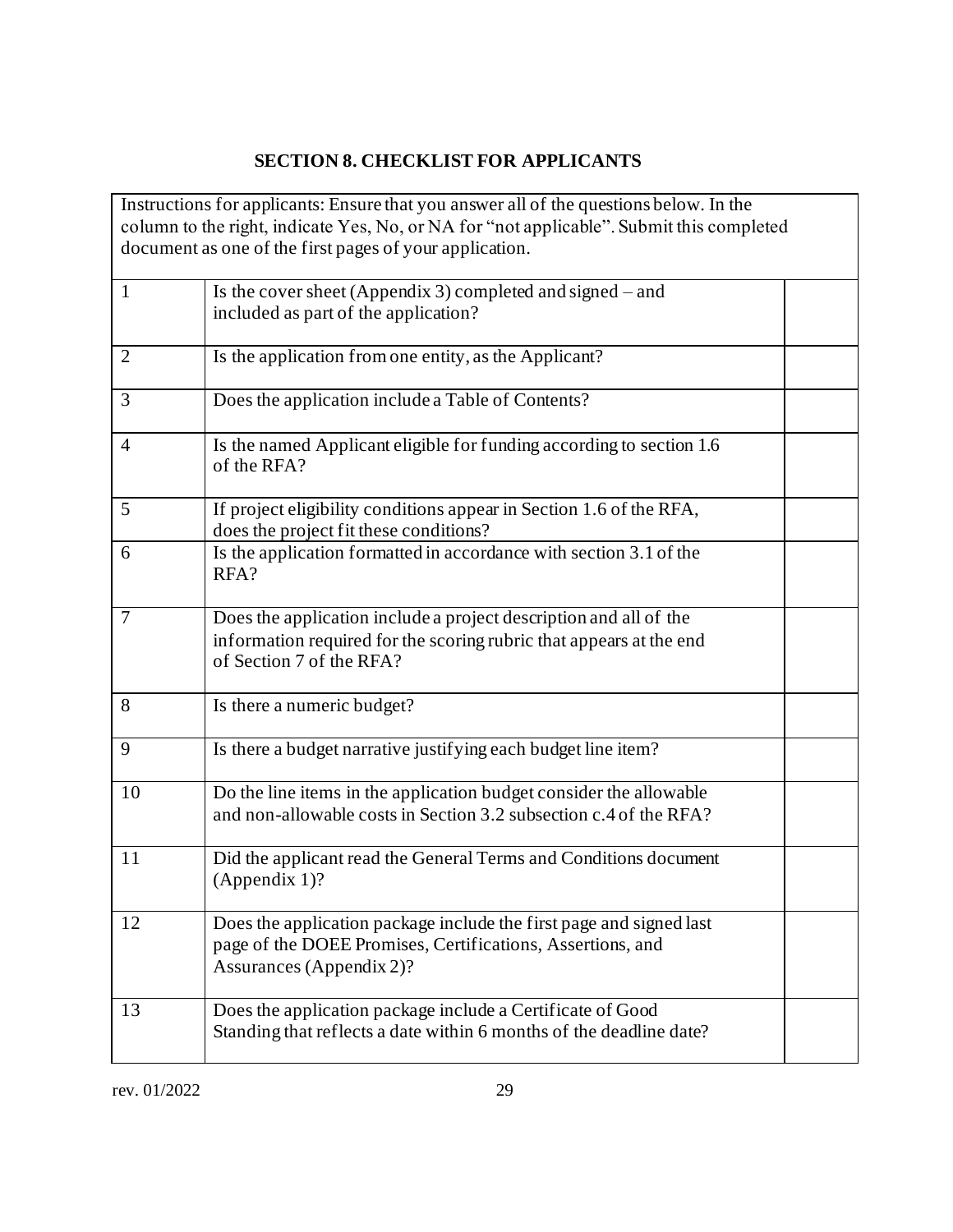| 14 | Does the application package include a valid Certificate of Clean<br>Hands?                                                                                                                         |  |
|----|-----------------------------------------------------------------------------------------------------------------------------------------------------------------------------------------------------|--|
| 15 | Does the application package include IRS W-9 Tax Form?                                                                                                                                              |  |
| 16 | If the Applicant is a nonprofit organization does the application<br>package include a Tax Exemption Affirmation Letter?                                                                            |  |
| 17 | Does the application package include the applicant's current fiscal<br>year budget?                                                                                                                 |  |
| 18 | Does the application package include the applicant's most recent<br>audited or unaudited financial statements?                                                                                      |  |
| 19 | Does the application package include a Separation of Duties Policy<br>as described in Section 3.4 subsection (h) of the RFA?                                                                        |  |
| 20 | If funded by Renewable Energy Development Fund (REDF) and the<br>Applicant is seeking to qualify as a Certified Business Enterprise (CBE) is<br>the current District CBE certificate included?      |  |
| 21 | Is the Applicant registered in the System for Award Management<br>(SAM)?                                                                                                                            |  |
| 22 | If the Applicant is eligible to claim indirect costs and is claiming<br>more than 10% of direct costs, does the application package include<br>supporting documentation for the indirect cost rate? |  |
| 23 | If applicable, does the application package include letters of<br>support from other entities?                                                                                                      |  |
| 24 | If requested, does the application include resumes of key personnel<br>mentioned in the application?                                                                                                |  |